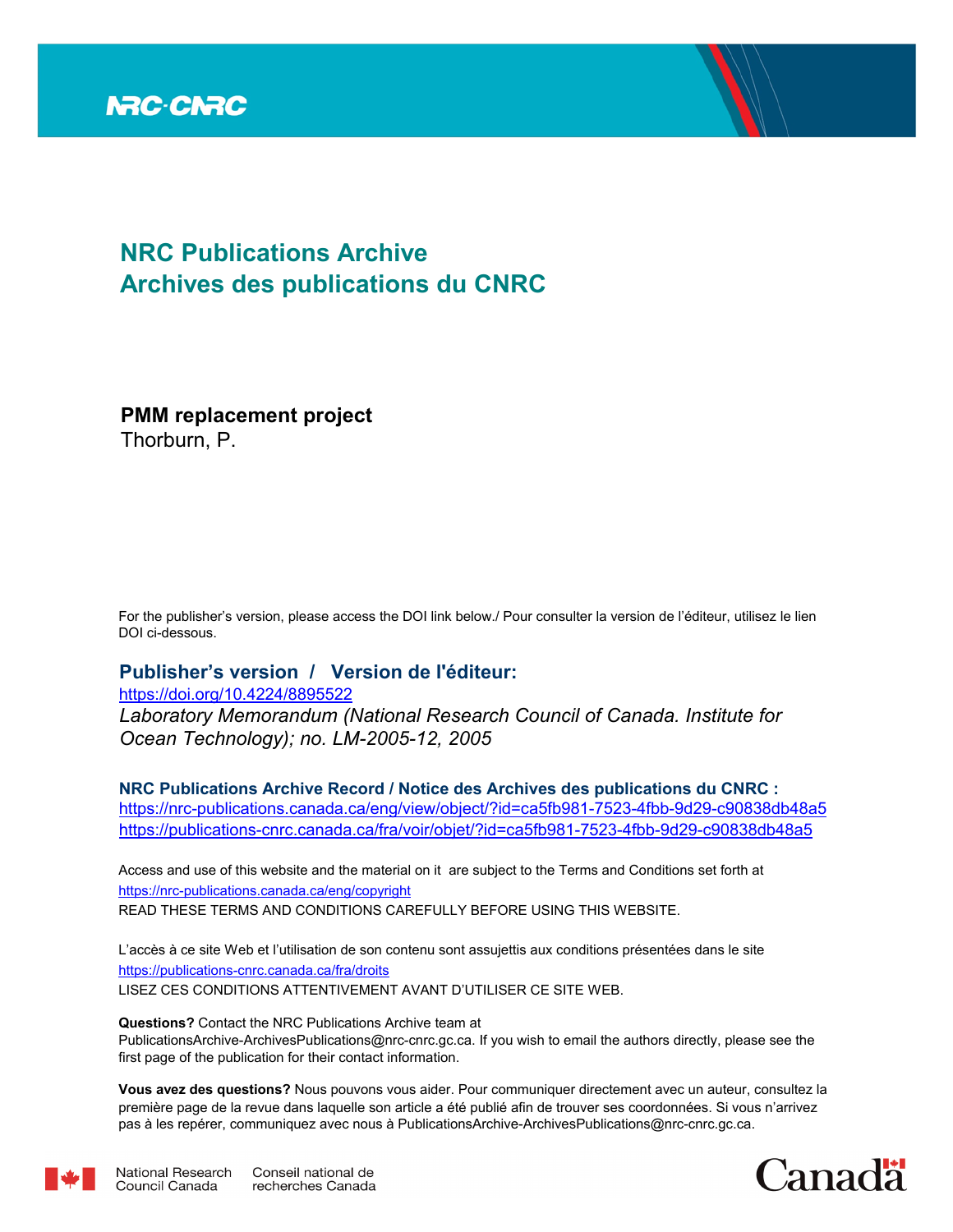

National Research Conseil national Council Canada Institute for

Ocean Technology technologies océaniques de recherches Canada Institut des

# Laboratory Memorandum LM-2005-12

# PMM Replacement Project

P. Thorburn

July 2005

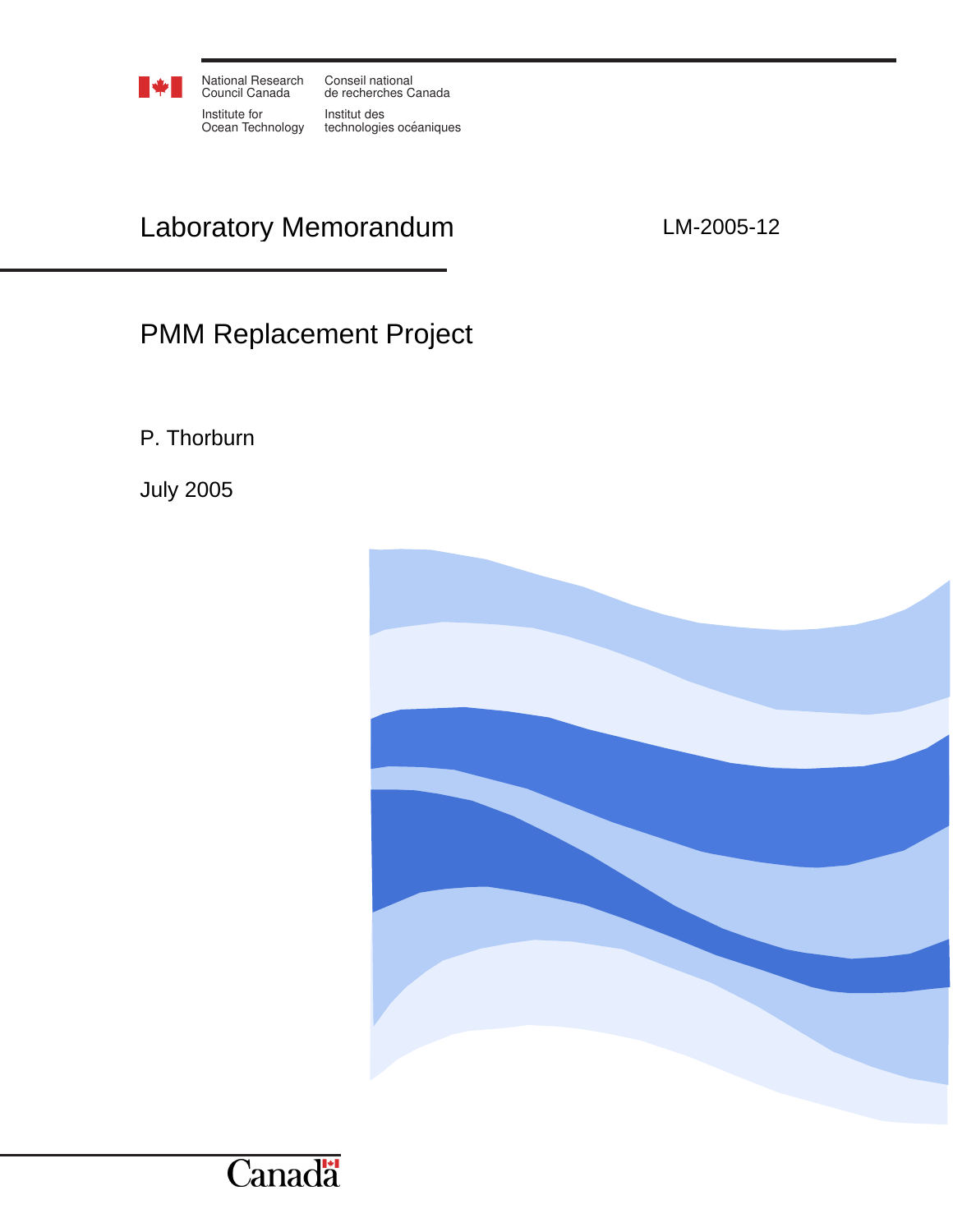# **DOCUMENTATION PAGE**

| <b>REPORT NUMBER</b>                                                  | <b>NRC REPORT NUMBER</b>                                                                                                                                             | <b>DATE</b>                |       |               |  |  |
|-----------------------------------------------------------------------|----------------------------------------------------------------------------------------------------------------------------------------------------------------------|----------------------------|-------|---------------|--|--|
| LM-2005-12                                                            |                                                                                                                                                                      | <b>July 2005</b>           |       |               |  |  |
| <b>REPORT SECURITY CLASSIFICATION</b>                                 |                                                                                                                                                                      | <b>DISTRIBUTION</b>        |       |               |  |  |
| Unclassified                                                          |                                                                                                                                                                      | Unlimited                  |       |               |  |  |
| <b>TITLE</b>                                                          |                                                                                                                                                                      |                            |       |               |  |  |
| <b>PMM REPLACEMENT PROJECT</b>                                        |                                                                                                                                                                      |                            |       |               |  |  |
| <b>AUTHOR(S)</b>                                                      |                                                                                                                                                                      |                            |       |               |  |  |
| Paul Thorburn                                                         |                                                                                                                                                                      |                            |       |               |  |  |
| <b>CORPORATE AUTHOR(S)/PERFORMING AGENCY(S)</b>                       |                                                                                                                                                                      |                            |       |               |  |  |
|                                                                       | Institute for Ocean Technology, National Research Council, St. John's, NL                                                                                            |                            |       |               |  |  |
| <b>PUBLICATION</b>                                                    |                                                                                                                                                                      |                            |       |               |  |  |
|                                                                       |                                                                                                                                                                      |                            |       |               |  |  |
| <b>SPONSORING AGENCY(S)</b>                                           |                                                                                                                                                                      |                            |       |               |  |  |
|                                                                       | Institute for Ocean Technology, National Research Council, St. John's, NL                                                                                            |                            |       |               |  |  |
| <b>IOT PROJECT NUMBER</b>                                             |                                                                                                                                                                      | <b>NRC FILE NUMBER</b>     |       |               |  |  |
| 42_2079_10                                                            |                                                                                                                                                                      |                            |       |               |  |  |
| <b>KEY WORDS</b><br>Planar motion mechanism (PMM), static, sway, yaw, |                                                                                                                                                                      | <b>PAGES</b><br>iii, $4$ , | FIGS. | <b>TABLES</b> |  |  |
| tests                                                                 |                                                                                                                                                                      | App. A-E                   |       |               |  |  |
| <b>SUMMARY</b>                                                        |                                                                                                                                                                      |                            |       |               |  |  |
| Planar                                                                | motion mechanism (PMM) test techniques are used to determine                                                                                                         |                            |       |               |  |  |
|                                                                       | hydrodynamic coefficients for mathematical models of ship manoeuvring [1]. An IOT                                                                                    |                            |       |               |  |  |
|                                                                       | PMM [2] was commissioned in 1996 and has been used successfully in a number of                                                                                       |                            |       |               |  |  |
|                                                                       | tank tests since then. The 1996 version of reference [2] was released when the                                                                                       |                            |       |               |  |  |
|                                                                       | PMM was commissioned. Since then, the apparatus has undergone many changes.                                                                                          |                            |       |               |  |  |
|                                                                       | The 2005 version describes the current PMM control system. The first part is a user<br>manual and the second, a programmer's guide. The PMM control has six built-in |                            |       |               |  |  |
|                                                                       | standard tests: static tests (model yawed), sway only, sway and yaw coupled (pure                                                                                    |                            |       |               |  |  |
|                                                                       | yaw), coupled motion with static yaw, surge, and turning circles (constant yaw rate).                                                                                |                            |       |               |  |  |
|                                                                       |                                                                                                                                                                      |                            |       |               |  |  |
|                                                                       |                                                                                                                                                                      |                            |       |               |  |  |
|                                                                       |                                                                                                                                                                      |                            |       |               |  |  |
|                                                                       |                                                                                                                                                                      |                            |       |               |  |  |
| <b>National Research Council</b><br><b>ADDRESS</b>                    |                                                                                                                                                                      |                            |       |               |  |  |
|                                                                       | Institute for Ocean Technology<br>Arctic Avenue, P. O. Box 12093                                                                                                     |                            |       |               |  |  |
| St. John's, NL A1B 3T5                                                |                                                                                                                                                                      |                            |       |               |  |  |
|                                                                       | Tel.: (709) 772-5185, Fax: (709) 772-2462                                                                                                                            |                            |       |               |  |  |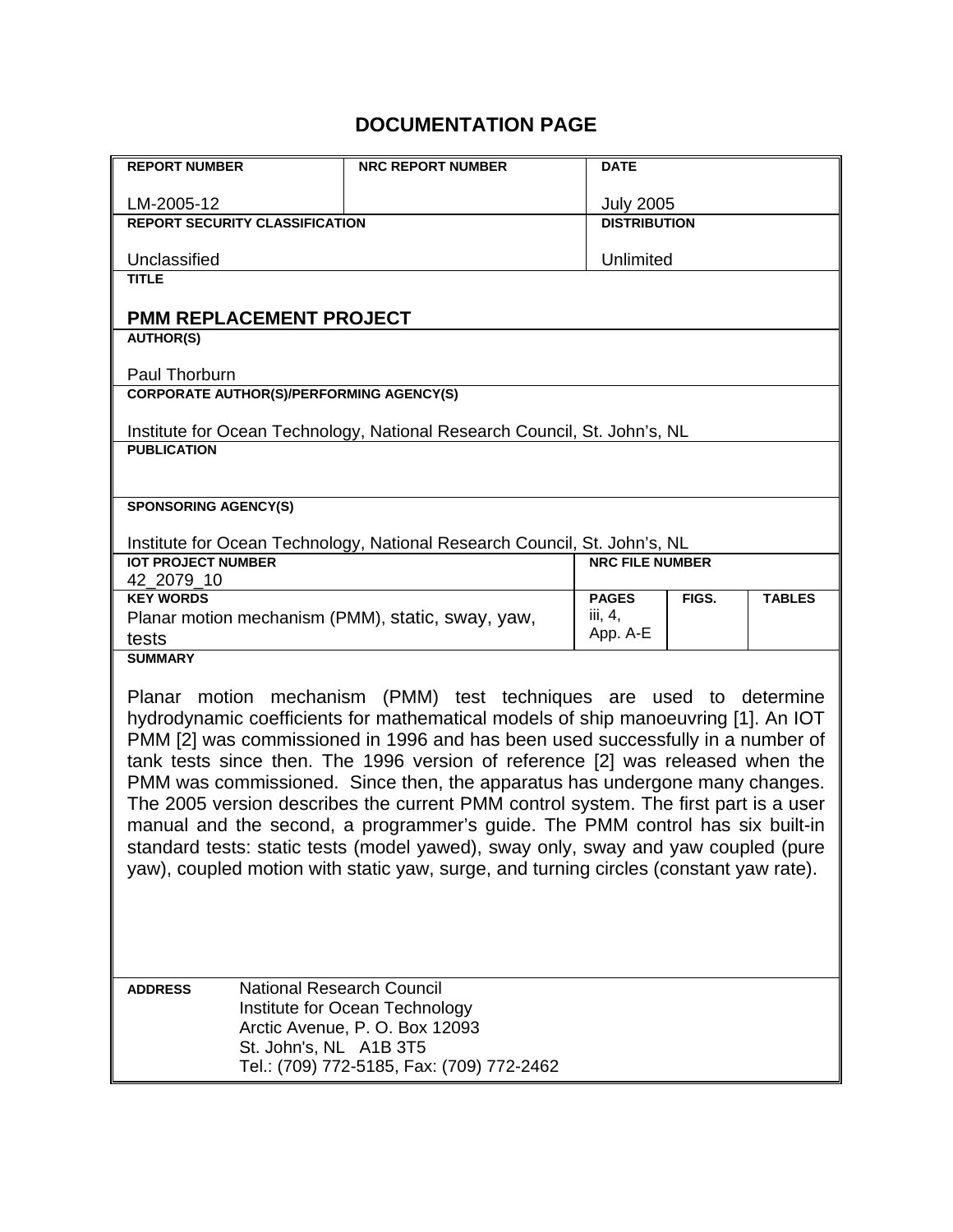National Research Council Conseil national de recherches Canada Canada

Institute for Ocean Institut des technologies<br>Technology océaniques

# **PMM REPLACEMENT PROJECT**

LM-2005-12

Paul Thorburn

July 2005

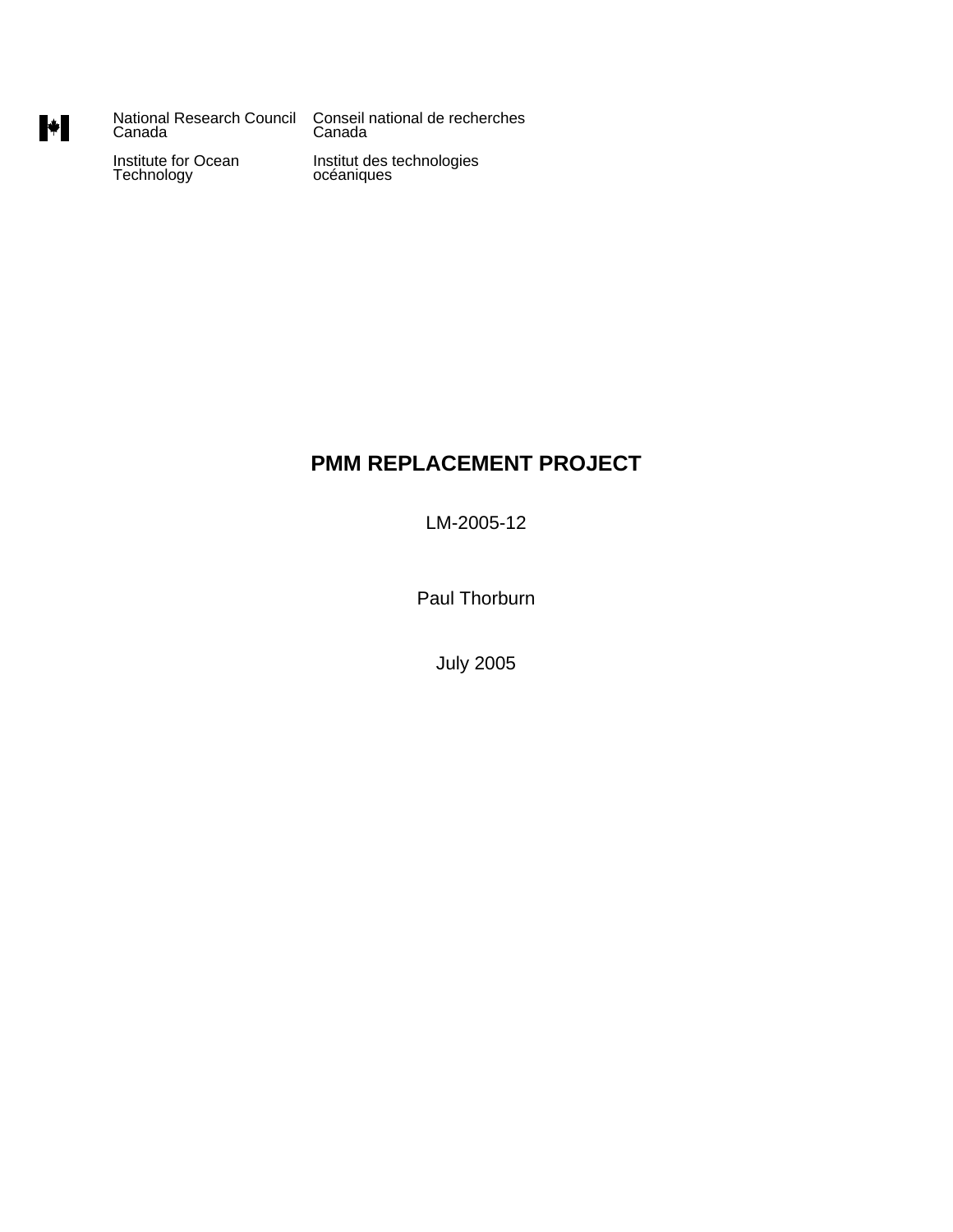# **TABLE OF CONTENTS**

| 2.0 |                                       |
|-----|---------------------------------------|
| 3.0 |                                       |
| 4.0 |                                       |
| 5.0 |                                       |
| 6.0 |                                       |
| 7.0 |                                       |
|     |                                       |
|     | Appendix A: HSVA PMM CPMC Information |
|     | Appendix B: KRISO PMM Specifications  |

- Appendix C: IOT PMM Questionnaire
- Appendix D: PMM Dynamometer and Frame Finite Element Analysis
- Appendix E: PMM Performance Capability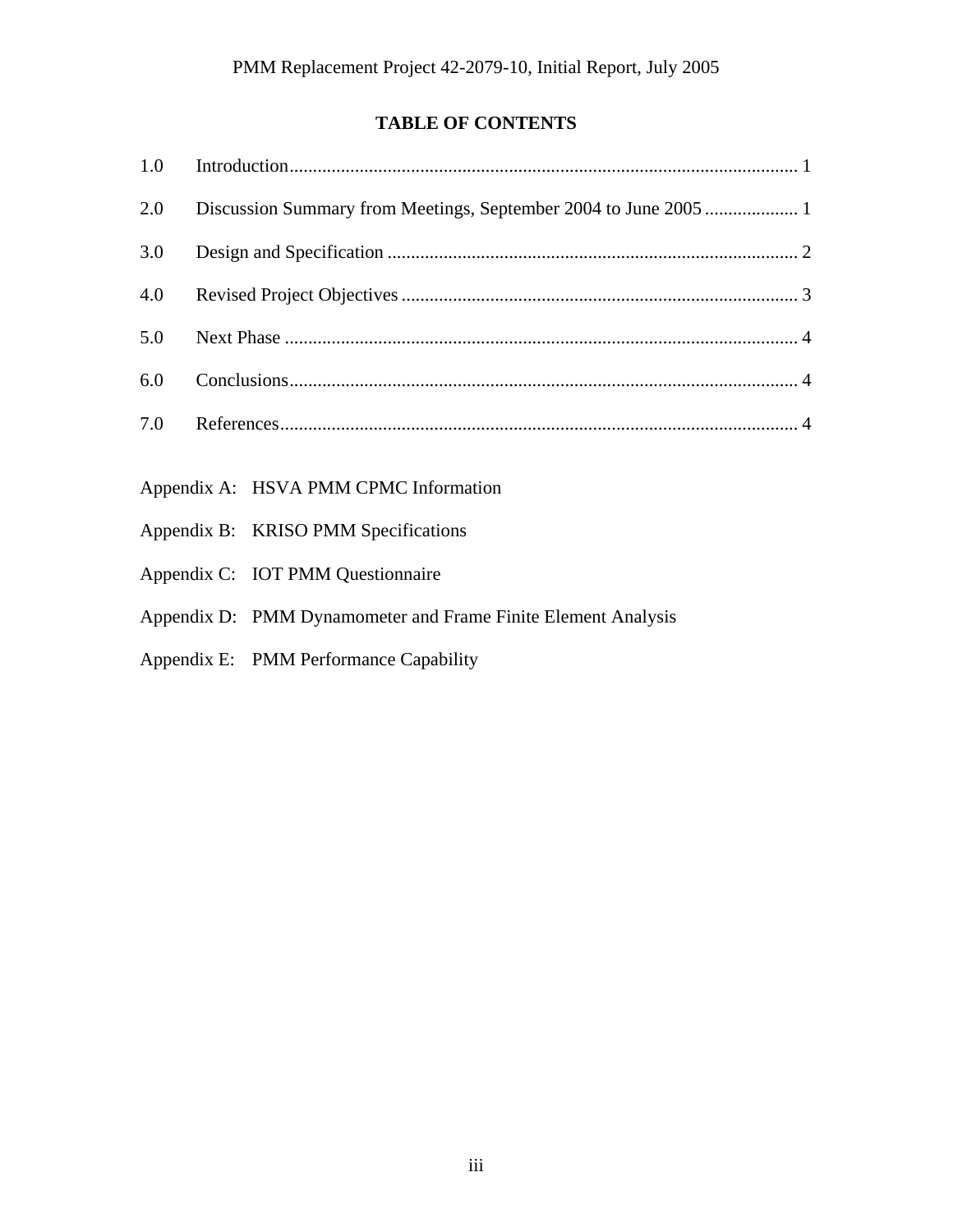# <span id="page-5-0"></span>**1.0 INTRODUCTION**

Planar motion mechanism (PMM) test techniques are used to determine hydrodynamic coefficients for mathematical models of ship manoeuvring [1]. An IOT PMM [2] was commissioned in 1996 and has been used successfully in a number of tank tests since then. The 1996 version of reference [2] was released when the PMM was commissioned. Since then, the apparatus has undergone many changes. The 2005 version describes the current PMM control system. The first part is a user manual and the second, a programmer's guide. The PMM control has six built-in standard tests: static tests (model yawed), sway only, sway and yaw coupled (pure yaw), coupled motion with static yaw, surge, and turning circles (constant yaw rate).

In September 2004, a small group began to investigate PMM use and capability at IOT, with the main objective of enhancing the institute's capability in this area. Group members are Paul Thorburn (Chair), Christopher Williams, David Molyneux, Michael Sullivan, Michael Lau, Tony Randell and Don Spencer (Oceanic). Initial objectives were:

- 1.1 determine requirements for a PMM
- 1.2 produce a concept design to meet the requirements
- 1.3 provide a cost estimate for recommendations. Recommendations may include improvements the present PMM and/or a proposal for a new PMM

A previous investigation in 2002 ended when there was no budget available to pursue improvements to the IOT device. A series of meetings began on September 28, 2004 and is continuing. Discussions, actions and results to date are outlined in this report. All information related to this project is available on an IOT computer network folder (pccommon\PMM).

# **2.0 DISCUSSION SUMMARY FROM MEETINGS, SEPTEMBER 2004 TO JUNE 2005**

**2.1** Research and commercial testing needs are the same. Open water tests using the PMM have been satisfactory; tests in ice with higher loads have had more difficulties. IOT is the only known user of a PMM in ice.

**2.2** Other PMM installations

2.2.1 FORCE Technology, Danish Maritime Institute, Denmark; Shallow Water Manoeuvring Basin (25x8x0.8m) and a Deep Water Towing Tank (240x12x5.5m) which are equipped with a PMM (for captive ship manoeuvring tests in shallow and deep water) and a VPMM (a vertical PMM for measuring added-mass and damping effects for floating and submerged bodies), www.force.dk

```
2.2.2 HSVA, Germany; refer to Appendix A, HSVA PMM CPMC Information
```
- 2.2.3 MARIN (2), Holland
- 2.2.4 SSPA, Sweden has an X-Y carriage on a large (88m x 39 m) basin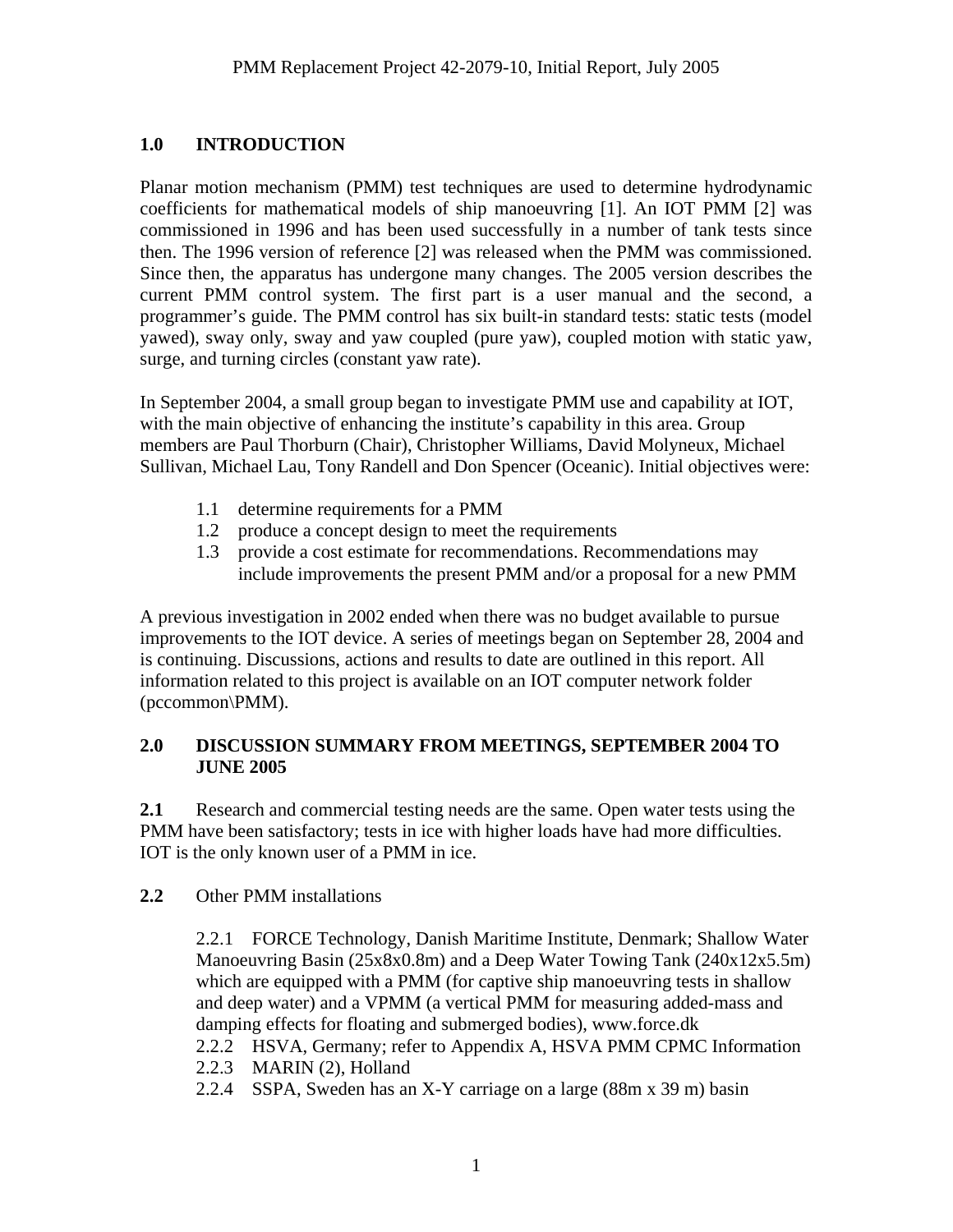<span id="page-6-0"></span>2.2.5 NSTL, India has a device supplied by Cussons

2.2.6 Samsung and KORDI, Korea; refer to Appendix B, KRISO PMM Specifications

**2.3** Components and considerations for a PMM device

2.3.1 mechanical frame; stiffness is an important factor for operation in ice and for potential yacht testing

2.3.2 attachment methods for Ice Tank and Tow Tank carriages

2.3.3 control system for test motions

2.3.4 instrumentation; modular so that measuring devices such as load cells and dynamometers can be readily changed to match expected loads

- 2.3.5 calibration methods and devices
- 2.3.6 software simulations for load prediction
- 2.3.7 data acquisition
- 2.3.8 data analysis to produce coefficients

**2.4** Research Questionnaire; a questionnaire was prepared and distributed to IOT researchers by Christopher Williams in October 2004. This questionnaire is attached as Appendix C, PMM Questionnaire. No returns were received.

**2.5** Yacht testing using a PMM; requirements for tacking simulation include freedom to roll (list), heeling at a substantial angle  $(> 35^{\circ})$ , with high moments. Speed decreases as tack direction changes, then increases. Active rudder with tow force through the mast may be a possibility. Stiffness of the apparatus may be a problem. Present sway velocity is too low for yacht testing. Minimum required is 1.0 m/s and maximum, 1.35 m/s. Loads are all adequate for yachts.

**2.6** Load prediction; Michael Lau is using Ice Tank test results on the Terry Fox to validate DECICE software simulations. If valid, then DECICE can be used to predict loads to determine if a proposed test is within the capability of the PMM, and the load cell range required.

**2.7** Finite Element Analysis (FEA); at least three FEA studies have been done on the PMM. Refer to Appendix D, PMM Dynamometer and Frame Finite Element Analysis. Ahmed Derradji modeled the PMM to Ice Tank Carriage connection in 2004 and concluded that there are rigidity and vibration issues. There is limited transfer of load from the PMM to the carriage frame as it is not stiff enough for the application. Mark Dawe studied the PMM dynamometer in January 2005 [ 3]. Flex links in the dynamometer may also limit stiffness.

# **3.0 DESIGN AND SPECIFICATION**

**3.1** From January to April 2005, an engineering work term student in the Design and Fabrication Group was assigned the tasks of assembling performance requirements for a PMM, preparing a specification based on these requirements, and preparing a detailed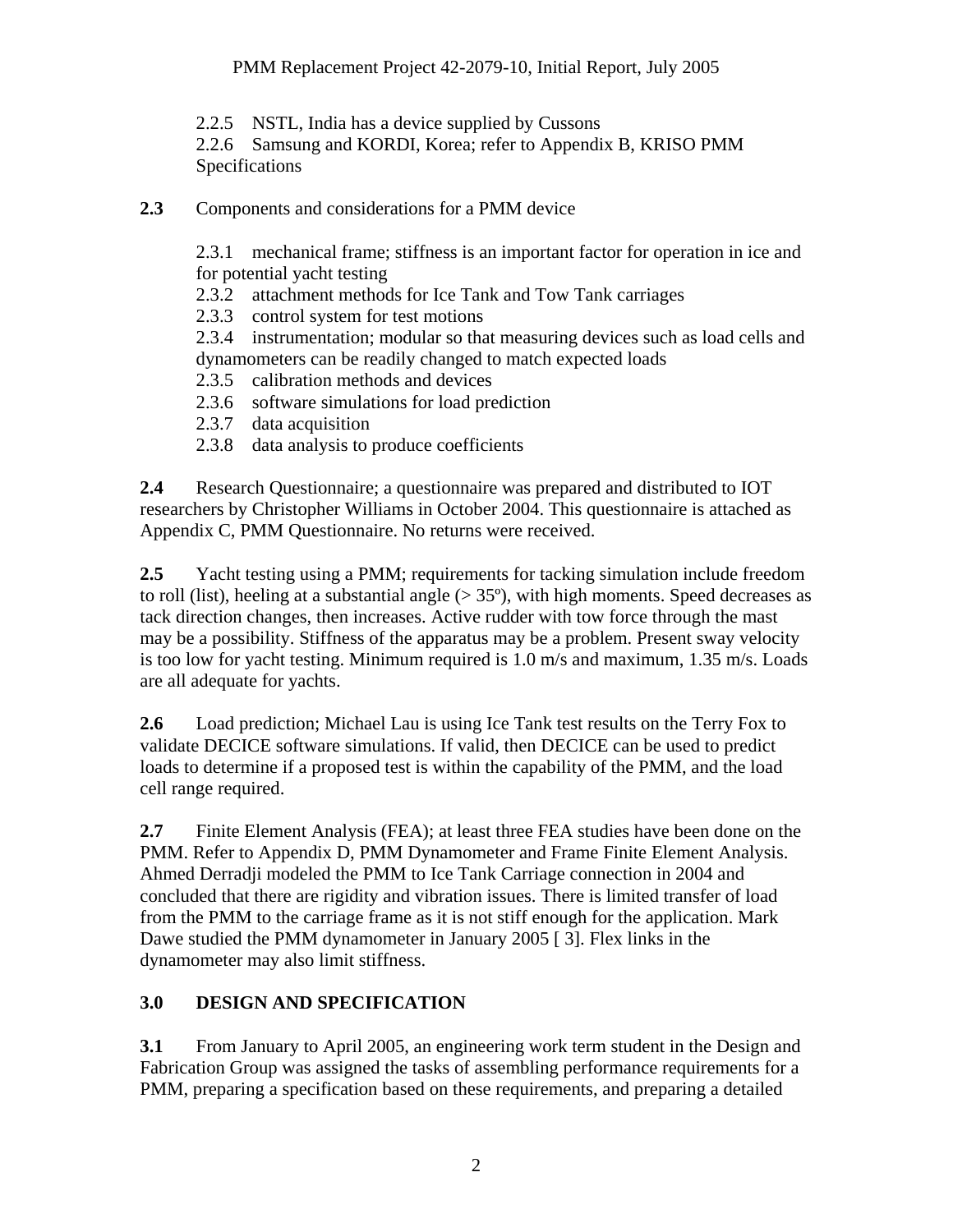<span id="page-7-0"></span>plan for refurbishment of the present IOT PMM [3]. In addition, refer to Appendix E, PMM Performance Capability. The Design and Fabrication Group is now reviewing this design, the PMM to Ice Tank Carriage attachment method, and the dynamometer. A possible option is to have two dynamometers; one for high range loads and one for low range. As well, modular design will permit easier exchange of measuring components in the dynamometers as required.

**3.2** The objectives of present design activities are to produce the technical and financial information required to prepare a proposal for an extensive refit of the present PMM. As most of this work would be done by an outside supplier, sufficient detail for a bidding process is needed. A second option is a completely new PMM. Information required is similar to that needed for the refit with detailed description, specifications and concept design to support a bidding process.

# **4.0 REVISED PROJECT OBJECTIVES**

**4.1** The PMM Replacement Project 42\_2079\_10 was revised in May 2005 to include interim measures that could be done to improve the reliability and performance of the present PMM. As the present device is likely to be in service until at least 2008, this work is worthwhile. Two tasks have been identified.

**4.2** The first interim task is replacement of the PMM computer with a newer, more reliable model and an upgrade of its operating system from Windows 95 to Windows 98. This upgrade to a 32 bit operating system will permit use of new components of the Compumotor control software. The present front end program will be separated into two sections, one for user interface and motion definition, and one for motion control. The PMM operational computer will only be used to control the device and not for development or modification of software.

**4.3** The second interim task is to study the PMM to Ice Tank Carriage connection method and design improvements that can be implemented in the short term.

**4.4** There are also PMM tests with the Terry Fox icebreaker model planned for the Ice Tank in July 2005. These tests are a repeat of those done in Project PJ953 and will address issues of model heading control and non-repeatability of results from the original set.

**4.5** Schedule; the interim tasks of improving the computer hardware, operating system and PMM software and procedures for managing software changes should be complete by September 2005. Study of the attachment method for the Ice Tank carriage should be complete by July 2005. Implementation of changes in the attachment method will depend on the outcome of the study. Proposals for refurbishment of the present PMM and for a complete new device should be complete by October 2005.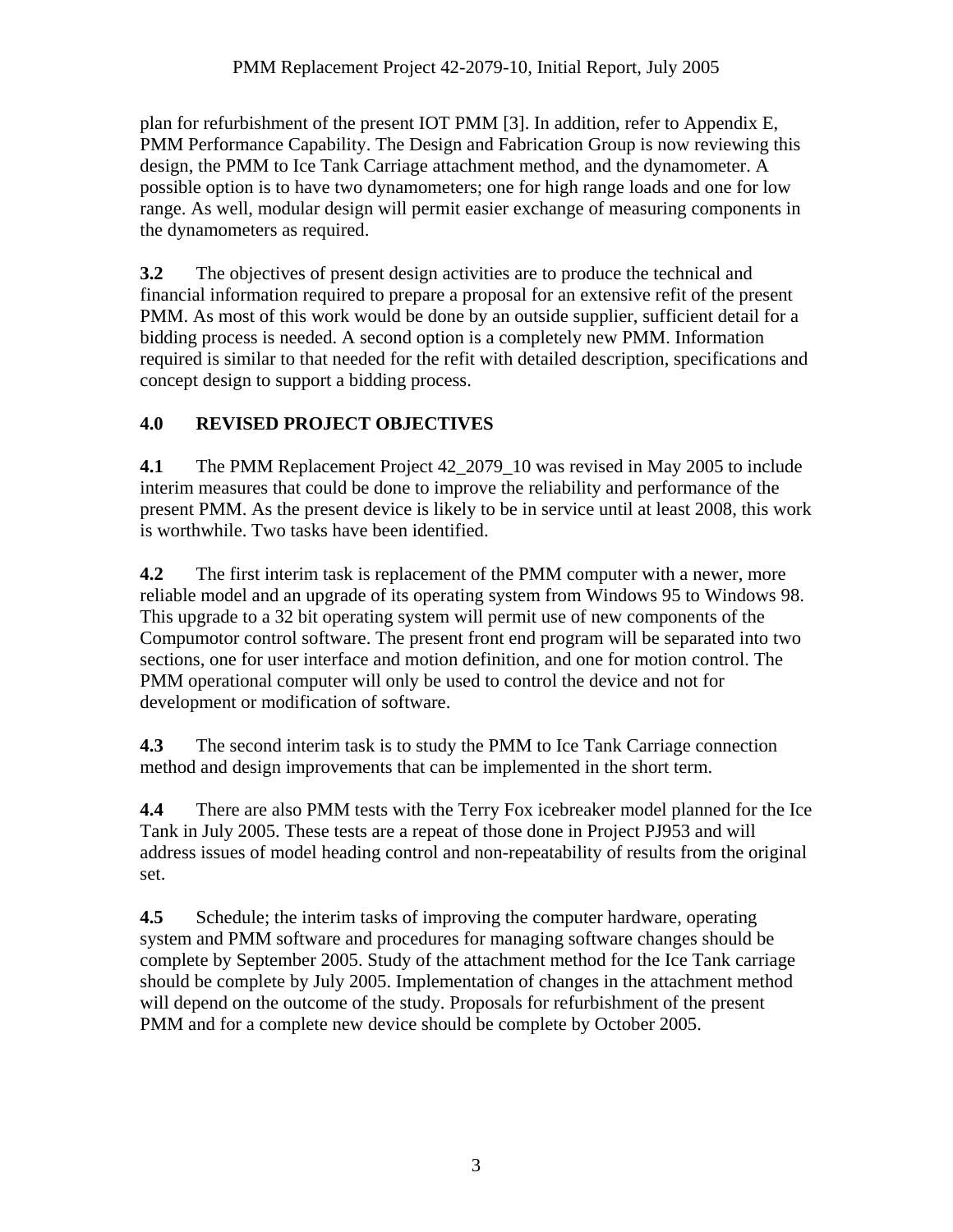# <span id="page-8-0"></span>**5.0 NEXT PHASE**

Discussions with IOT staff involved in PMM installation and operation will be held with the objective of identifying other interim measures that could improve operations with the present PMM. Description, concept design and specifications will be submitted to potential suppliers to obtain cost estimates. A proposal for consideration by IOT management should be ready by early November 2005.

# **6.0 CONCLUSIONS**

As the present PMM will remain in service for another three to four years, any improvements that can be done with reasonable effort and expense are worthwhile. The most pressing are stabilizing the control software and implementing version control, and making the Ice Tank carriage to PMM connection more rigid. There may be other desirable changes identified as the study continues, including documentation of operational procedures.

Suppliers with experience in PMM design and fabrication are few. It may be possible to contract with local mechanical companies to develop a new PMM. Detailed specifications for all aspects of capability, design and operational procedures will be required for this approach.

# **7.0 REFERENCES**

[1] International Towing Tank Conference, 2002, Recommended Procedures, Testing and Extrapolation Methods, Manoeuvrability, Captive Model Test Procedure [2] Spencer, Donald, 2005, Planar Motion Mechanism Controller User Guide, Oceanic Consulting Corporation, INT099-02

[3] Dawe, Mark, 2005, PMM Refurbishment Plan, National Research Council, SR-2005- 05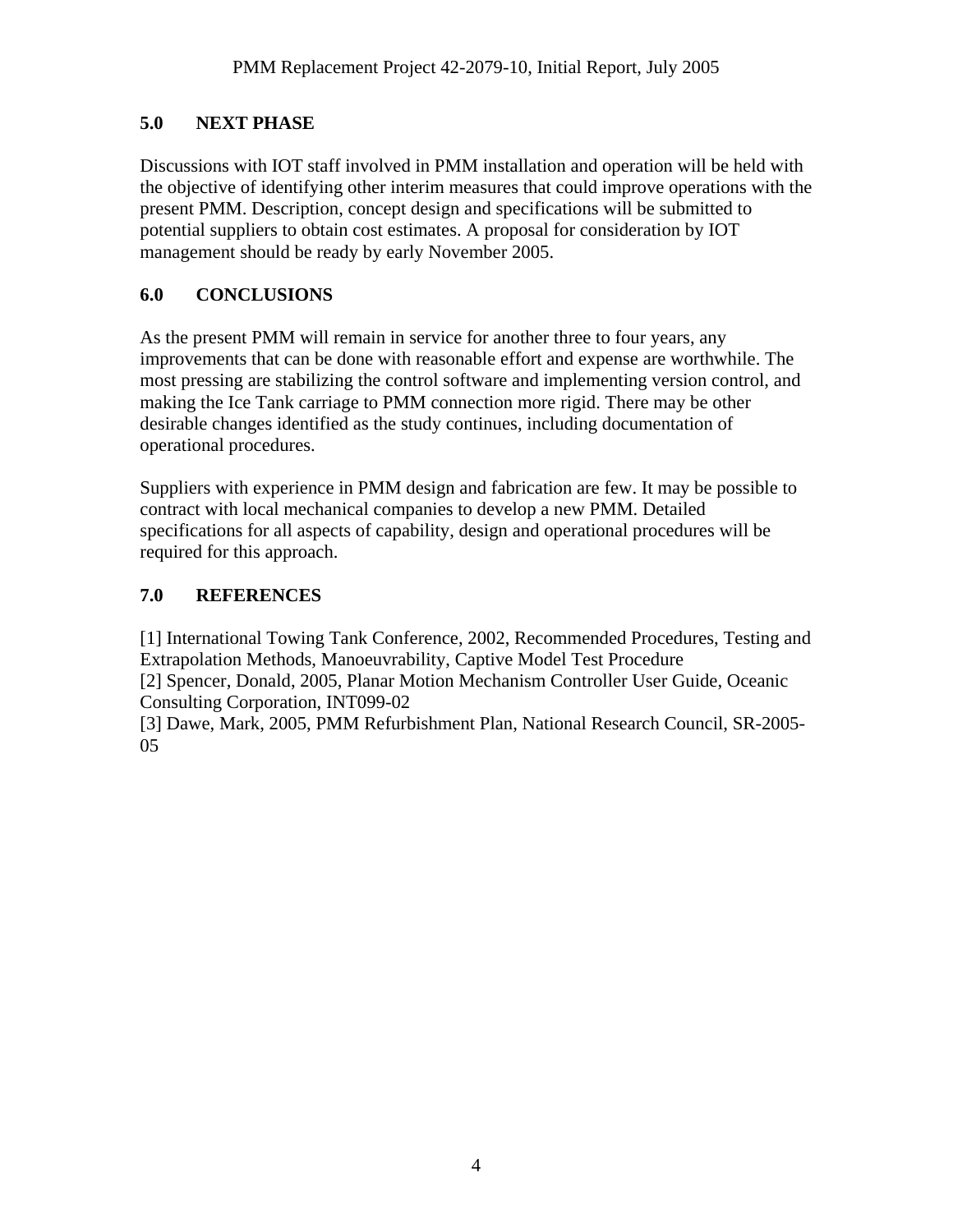**Appendix A** 

**HSVA PMM CPMC Information**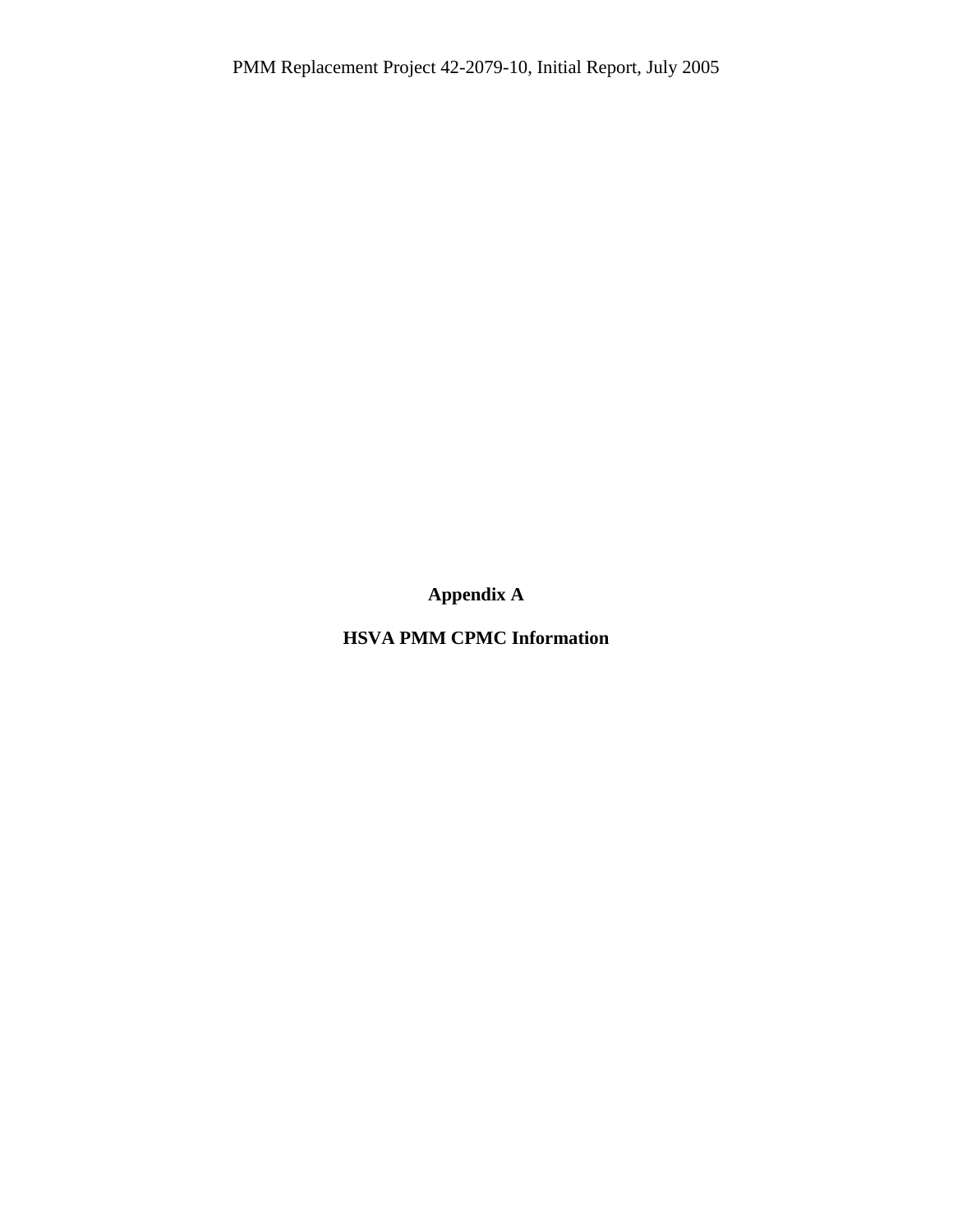HSVA PMM CPMC Information (from www.hsva.de), 11 March 2005, C. D. Williams





**Figure 1: PMM in HSVA Towing Tank. CPMC is computerized planar motion carriage.** 

### **CPMC**

maximum speed, longitudinal 3.0 m/s maximum speed, transverse 1.9 m/s  $maximum$  yaw rate  $24\frac{°}{s}$ 

# **Manoeuvring Experiments**

Manoeuvring tests are performed in HSVA's large towing tank using the Computerized Planar Motion Carriage (CPMC), which provides the basis for superior predictions of the manoeuvring and course keeping qualities of surface ships. The CPMC has two fundamentally different operating modes, which enable a wide range of services and research activities. In both, the captive and the tracking mode each run is completely computer controlled from model stand-still to stand-still.

In the towing mode it guides a captive ship model, which is usually free to sink and trim, along a predetermined curvilinear path at predetermined speed while the resulting hydrodynamic forces are measured as functions of time. This mode is especially useful for research purposes and for a validation of CFD results, as well as for the direct determination of hydrodynamic coefficients of manoeuvring equations of motion, like added masses and damping functions.

In the tracking mode the CPMC automatically tracks a model manoeuvring freely under the action of a temporally and/or spatially predetermined sequence of rudder and propeller manoeuvres. This mode is especially useful for directly analysing the manoeuvrability of ships, as well as for an indirect determination of hydrodynamic coefficients. These coefficients allow an accurate simulation of several rudder manoeuvres as: turning circles, spiral and pull out tests.

Also special simulation algorithms are available at HSVA, which enable to calculate the temporal course of typical engine manoeuvres, like acceleration turns, coasting and stopping manoeuvres.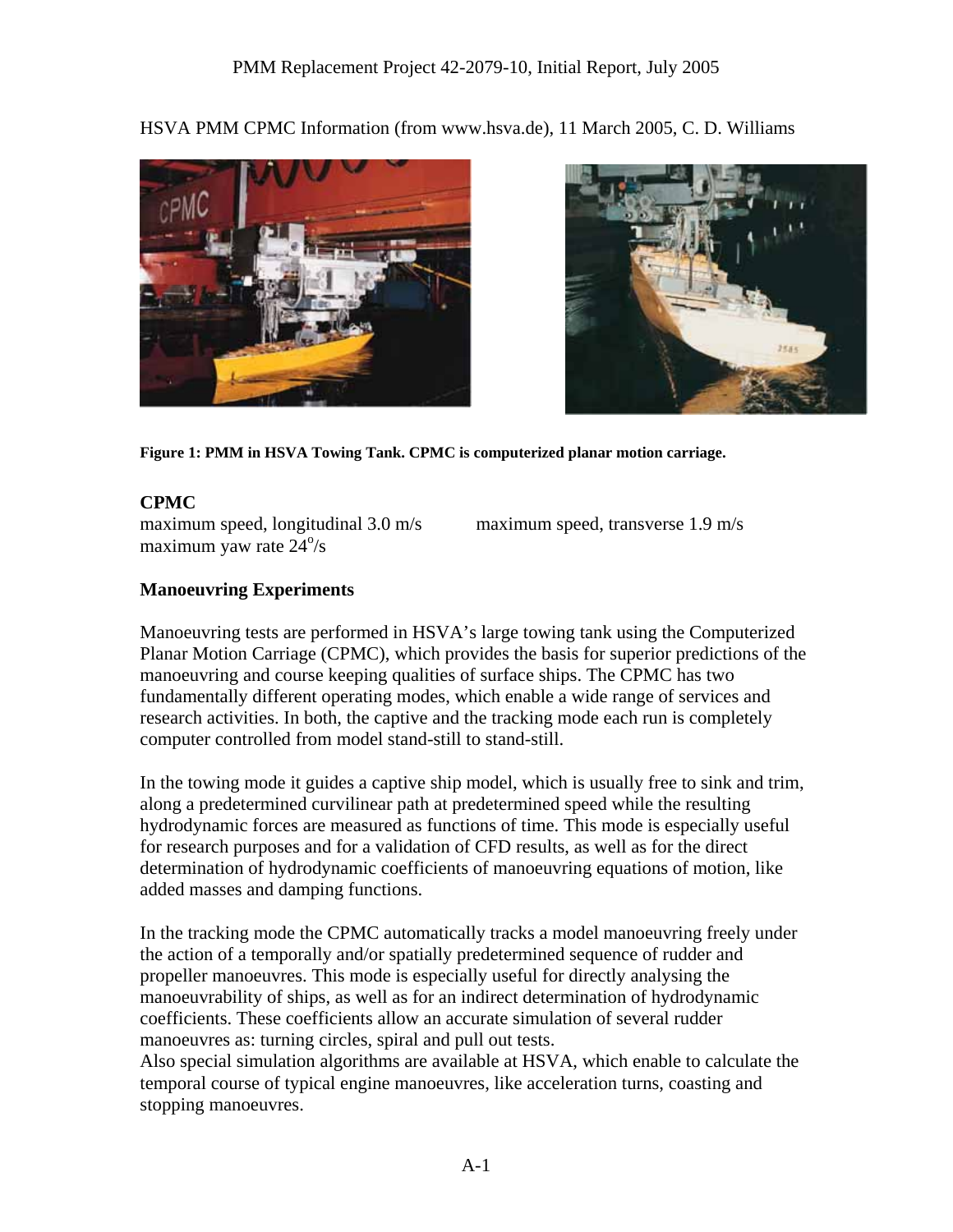**Appendix B** 

**KRISO PMM Specifications**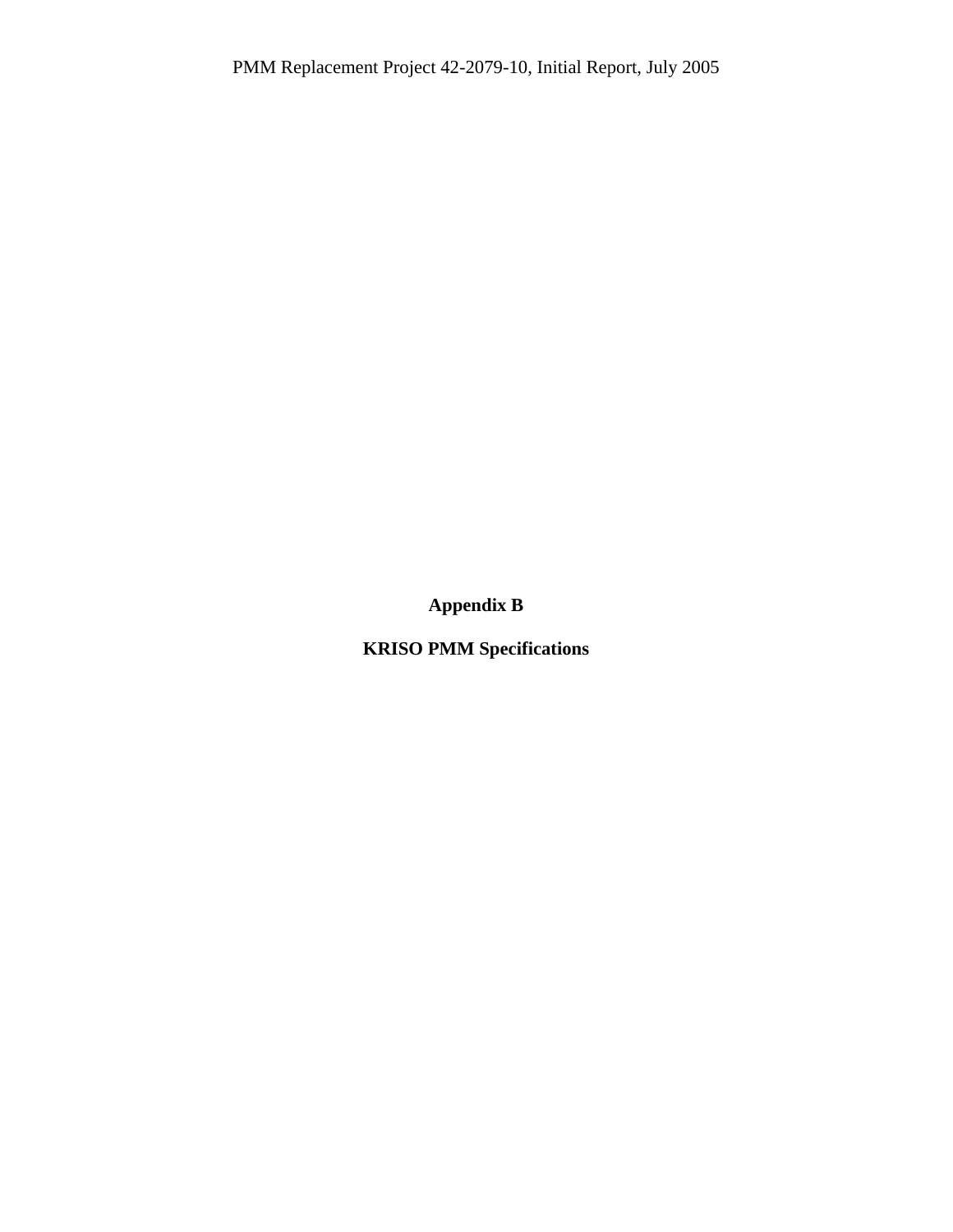#### **KRISO PMM Specifications**

Built by Mitsui (Japanese Company that also built IOT carriages).

Strongback Length & Quantity  $1.5 m$ 1 set  $4.0 m$ 1 set Gimbal for model attachment Roll Free(up to  $\pm$  30 deg.) Free (up to  $\pm$  100 mm) Heave Locked desirable angle Heel Rotary encoder (100 pulses/rotation Measurement System ±0.01 deg. (360 deg./36000 pulses) Measurement accuracy 4 - digit digital meter Measurement display Max. ±10 Vpp, 10 mA Recording output Sway motor Low inertia DC servo motor Type Totally enclosed Cooling system 3080 W, 100 kg.cm, 3000 rpm Rating output Sway control Amplitude setting 3- digit digital switch  $\pm 0.0 \sim \pm 1.5$  m Setting range Thyristor Leonard control Control system Control accuracy  $±1$  mm Rotary encoder (1000 pulses/ Measurement System rotation)  $±0.1$  mm (3000 mm/3000 pulses) Measurement accuracy Measurement display 4 - digit digital meter Max. ±10 Vpp, 10 mA Recording output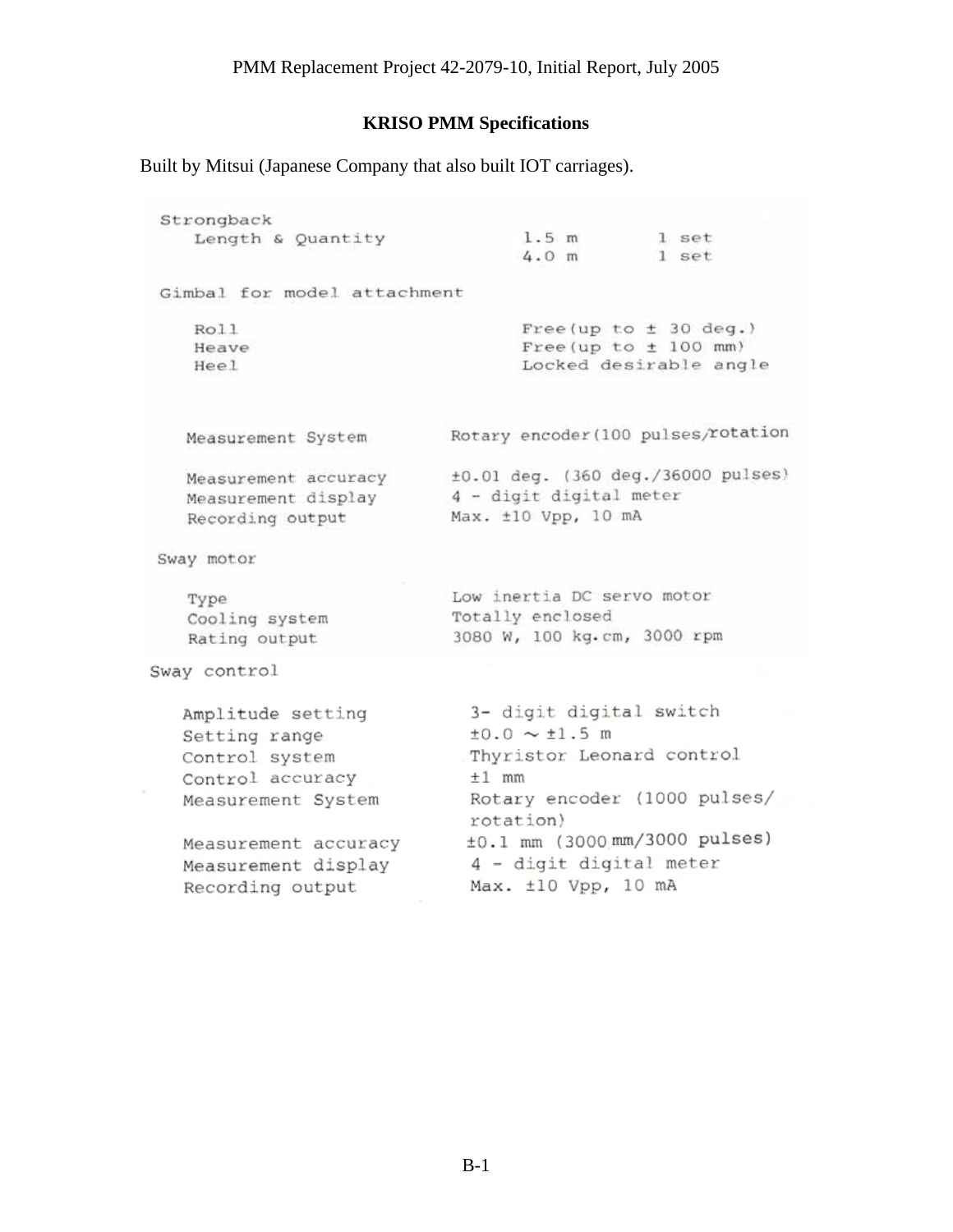Function generator Analog digital switch Frequency setting Setting range  $0.01 \sim 10$  Hz Function sin $\omega t$ , cos $\omega t$ , sin $(\omega t + \alpha)$  $±1.4%$ Accuracy Yaw motor Type Low inertia DC servo motor Totally enclosed Cooling system 3080 W, 100 kg·cm, 3000 rpm Rating output Yaw control 3- digit digital switch<br> $\pm 0.0 \sim \pm 40.0$  deg. Amplitude setting Setting range Control system Thyristor Leonard control  $±0.1 deg.$ Control accuracy Load cell Capacity and quantity 20 kg 1 set (for X-force) 100 kg 1 set (for X-force) 200 kg 2 sets (for Y-force) 50 kg 2 sets (for Y-force) Output  $2$  mV/V  $\pm 0.15$  % Linearity  $0.05$  % FS Hysteresis 0.05 % FS Zero drift  $0.005$  %  $FS/°C$ Stability  $0.005$  % Reading/°C  $-10 \sim +75$  °c Temperature compensation Allowable overload 500 % ( Capacity : 100 kg, 50 kg, 20 kg) 150 % ( Capacity : 200 kg )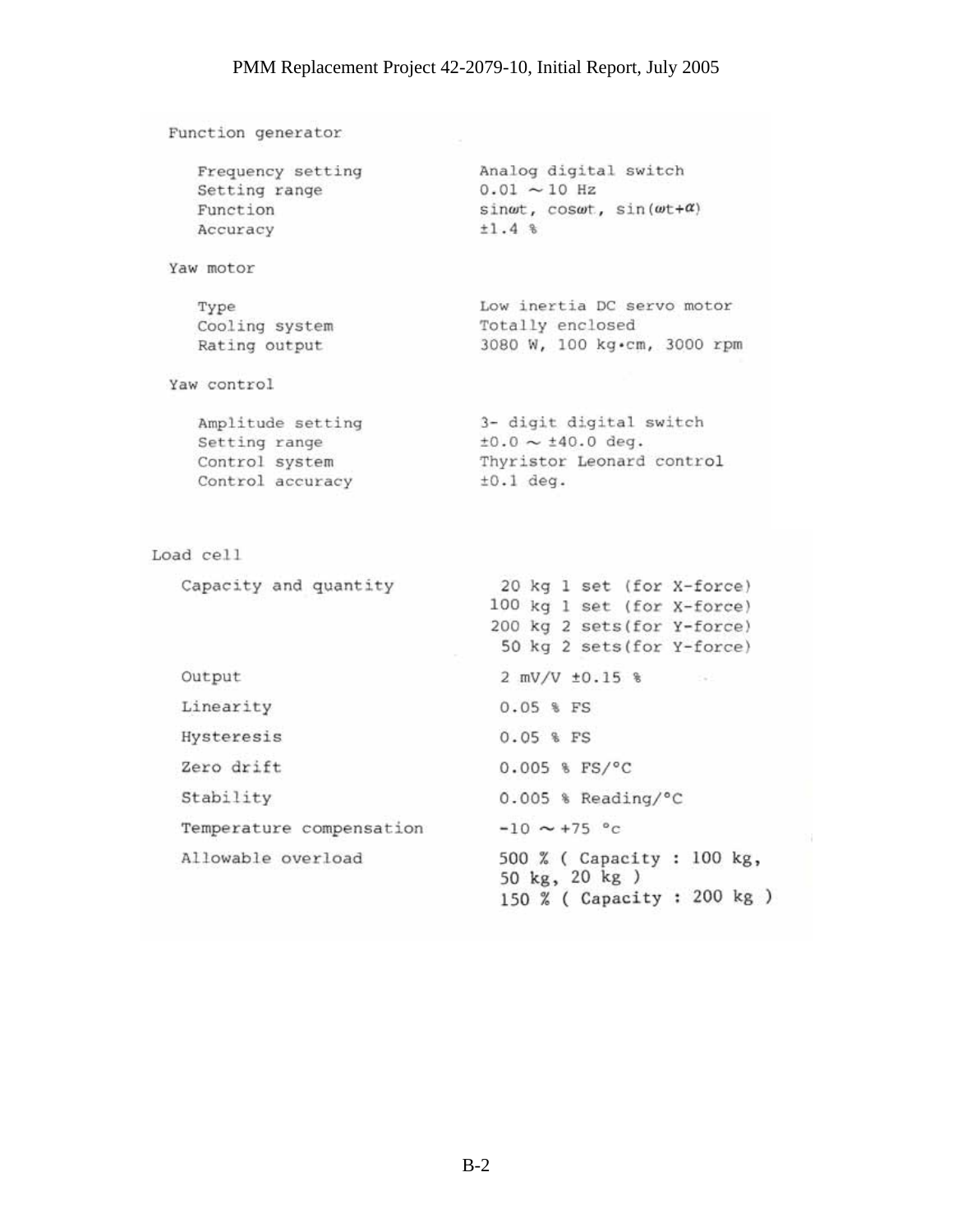Drift angle setting Mechanical setting (manual) Setting Setting<br>Setting range<br>Cotting increment  $0 \sim 360$  deg. Setting increment  $0.1$  deg. Elevation setting Mechanical setting (a motor Setting drive) 600 mm Setting rangé  $1$  mm Setting increment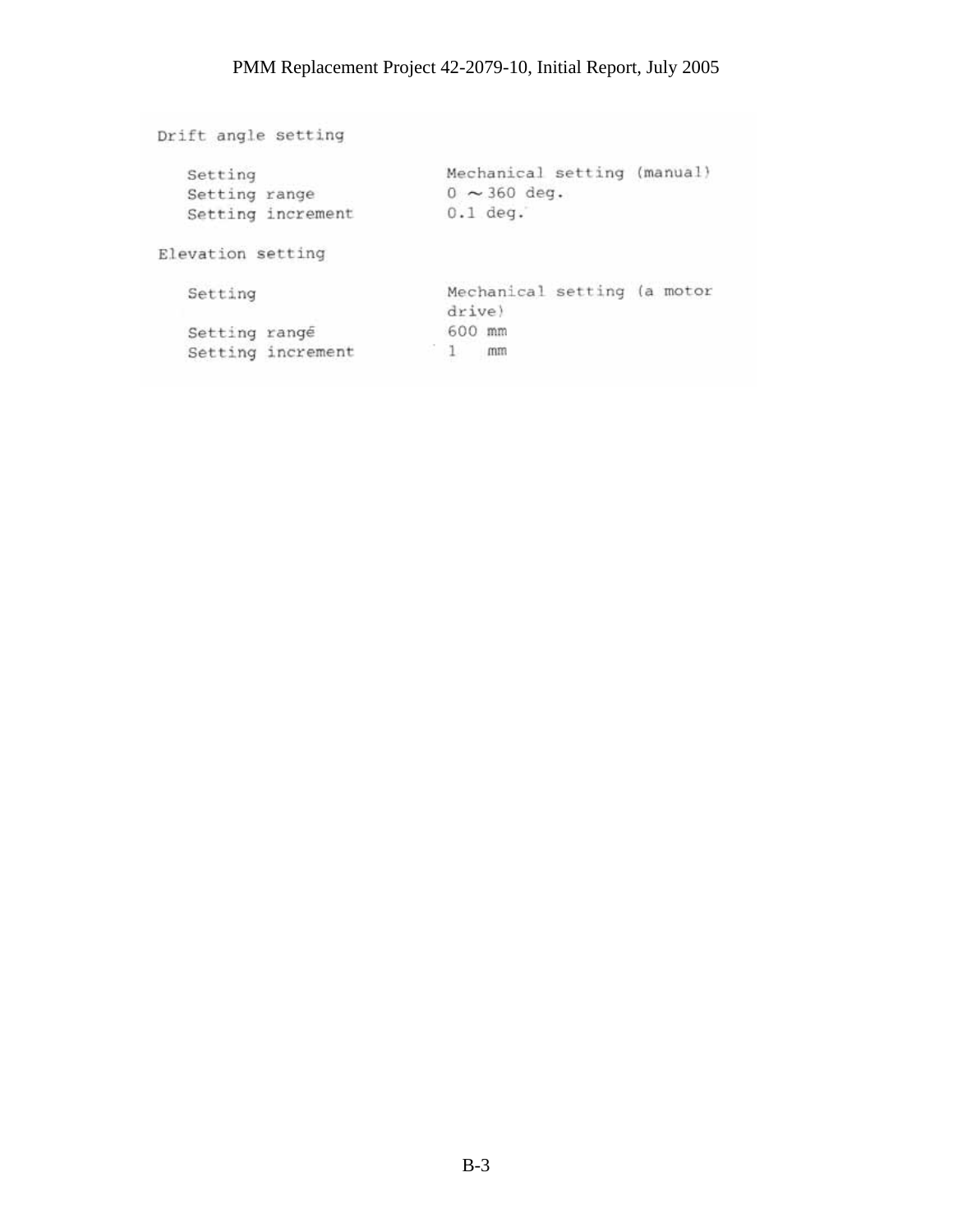**Appendix C** 

**IOT PMM Questionnaire**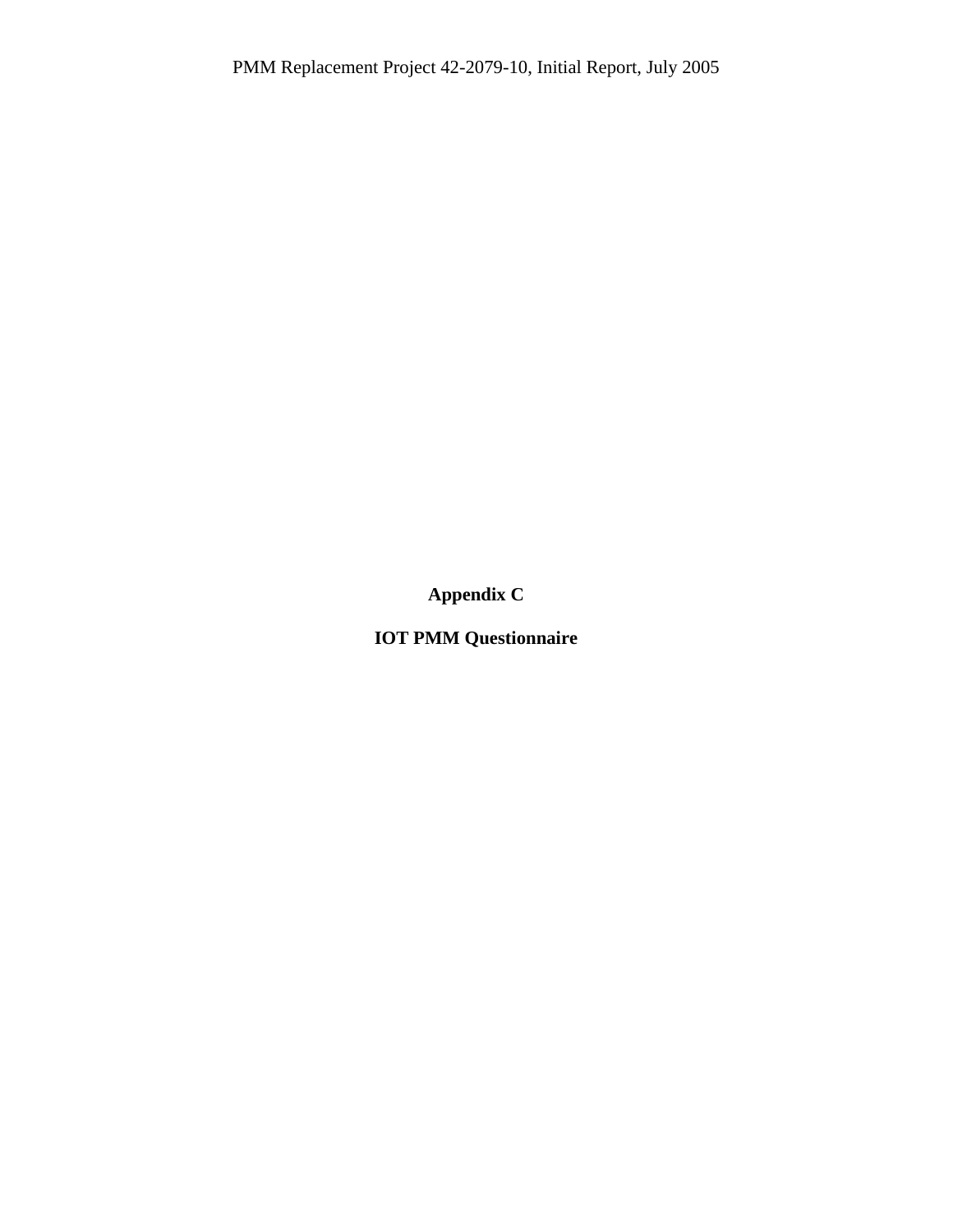### **IOT PMM Questionnaire 26 October 2005 C. D. Williams**

In preparation for the meeting next Tue 26 Oct at 11:00, please send me your replies to the following questions that were raised at the last meeting. If everyone contributes then we can build up a list of requirements for a PMM. If you wish to provide us with information for several different types of devices, tests, etc. please just copy and paste the same set of questions each time. A sample response is provided below following the questions. If the questions don't make sense for your application, please provide some requirements that do match your application.

Thanks, Chris

For which type of device are you providing the specifications below?

| [] Surface ship, open water                                    |
|----------------------------------------------------------------|
| [] Submerged vehicle, open water                               |
| [] Surface ship in ice                                         |
| [] Oscillating foil                                            |
| [ ] Other                                                      |
|                                                                |
| Supplementary questions:                                       |
| At what point within the model are these loads to be measured? |
| At what point within the model are these loads to be reported? |
| Typical number of data acquisition system channels required    |
|                                                                |

Any special analysis programming required? If 'yes', please specify

For a sinusoidal pure-sway motion, what is a typical

Amplitude of the sway component of the motion \_\_\_\_\_\_\_\_\_\_\_\_\_\_\_\_\_\_\_\_\_\_\_\_\_\_\_\_\_\_\_\_\_\_\_

Period of the sway component of the motion

Maximum sway rate \_\_\_\_\_\_\_\_\_\_\_\_\_\_\_\_\_\_\_\_\_

Maximum drift angle

\_\_\_\_\_\_\_\_\_\_\_\_\_\_\_\_\_\_\_\_\_\_\_

Carriage speed \_\_\_\_\_\_\_\_\_\_\_\_\_\_\_

Range of loads to be measured (FX, FY, FZ, MX, MY, MZ) \_\_\_\_\_\_\_\_\_\_\_\_\_\_\_\_\_\_\_\_\_

|  |  |  |  | For a sinusoidal pure-yaw motion, what is a typical |  |  |  |
|--|--|--|--|-----------------------------------------------------|--|--|--|
|  |  |  |  |                                                     |  |  |  |

Amplitude of the sway component of the motion \_\_\_\_\_\_\_\_\_\_\_\_\_\_\_\_\_\_\_\_\_\_\_\_\_\_\_\_\_\_\_\_\_\_\_

Period of the sway component of the motion

Amplitude of the yaw component of the motion

Period of the yaw component of the motion

Maximum yaw rate \_\_\_\_\_\_\_\_\_\_\_\_\_\_\_\_\_\_\_\_\_

Maximum drift angle

Carriage speed

Range of loads to be measured (FX, FY, FZ, MX, MY, MZ)

For an arc of a circle, what is a typical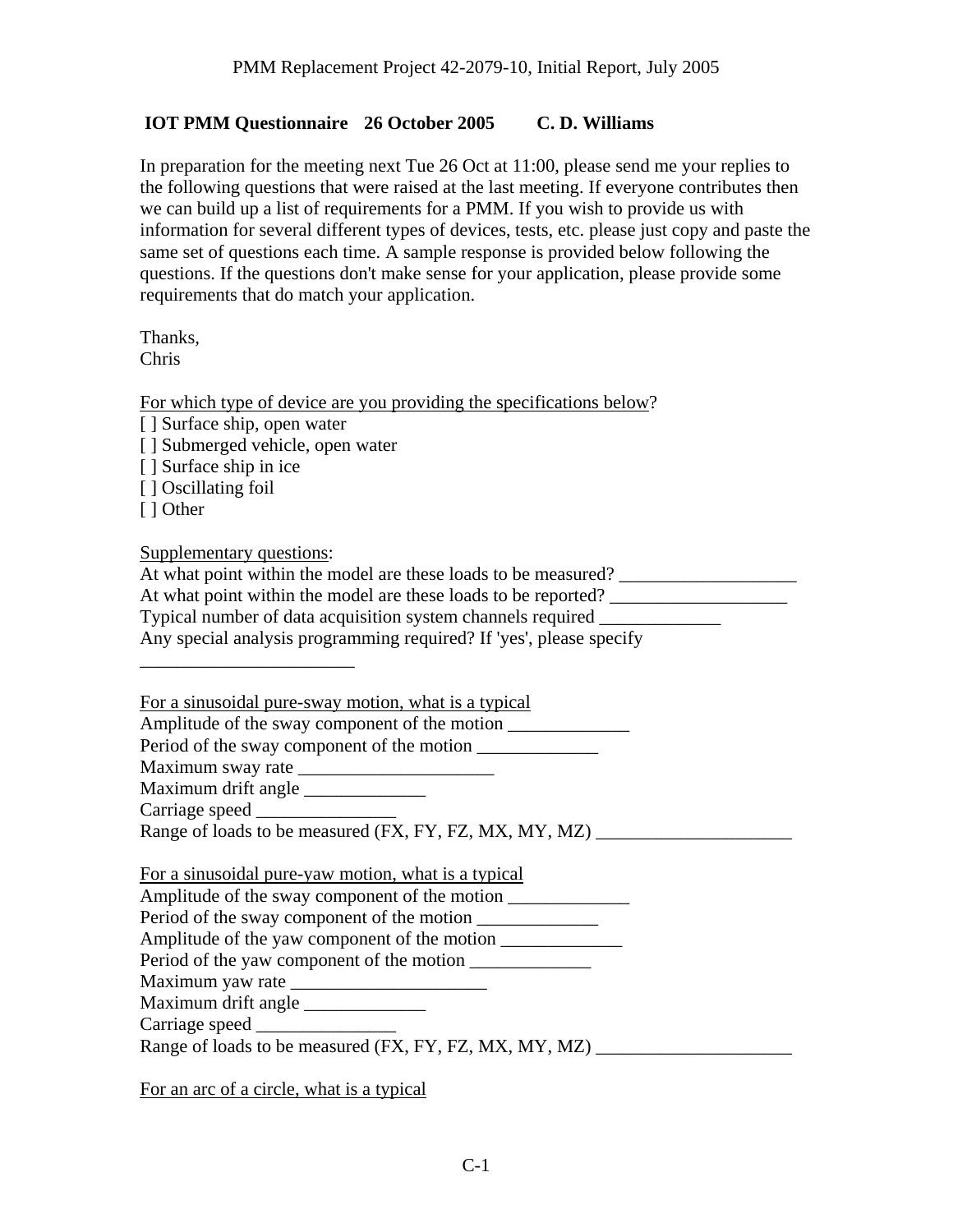| Radius of the arc                                                                                                                                                                                                                                                                                                                                                                                                                           |
|---------------------------------------------------------------------------------------------------------------------------------------------------------------------------------------------------------------------------------------------------------------------------------------------------------------------------------------------------------------------------------------------------------------------------------------------|
|                                                                                                                                                                                                                                                                                                                                                                                                                                             |
|                                                                                                                                                                                                                                                                                                                                                                                                                                             |
|                                                                                                                                                                                                                                                                                                                                                                                                                                             |
| Range of loads to be measured (FX, FY, FZ, MX, MY, MZ)                                                                                                                                                                                                                                                                                                                                                                                      |
| At what point within the model are these loads to be measured? __________________                                                                                                                                                                                                                                                                                                                                                           |
| At what point within the model are these loads to be reported?                                                                                                                                                                                                                                                                                                                                                                              |
| Typical number of data acquisition system channels required ______________                                                                                                                                                                                                                                                                                                                                                                  |
| Any special analysis programming required? If 'yes', please specify                                                                                                                                                                                                                                                                                                                                                                         |
| For a straight line run with constant yaw angle, what is a typical<br>Range of loads to be measured (FX, FY, FZ, MX, MY, MZ) __________________________<br>At what point within the model are these loads to be measured?<br>At what point within the model are these loads to be reported?<br>Typical number of data acquisition system channels required _________<br>Any special analysis programming required? If 'yes', please specify |
| For a controlled zig-zag motion, what is a typical<br>Range of heading angles                                                                                                                                                                                                                                                                                                                                                               |

Range of heading angles \_\_\_\_\_\_\_\_\_\_\_\_\_\_\_\_\_\_\_\_\_\_ Range of path widths Range of path lengths \_\_\_\_\_\_\_\_\_\_\_\_\_\_\_\_\_\_\_\_\_\_ Range of yaw rates \_\_\_\_\_\_\_\_\_\_\_\_\_\_\_\_\_\_\_\_\_ Carriage speed Range of loads to be measured (FX, FY, FZ, MX, MY, MZ)

Any other considerations that were not mentioned above that will affect the requirements for a PMM?

\_\_\_\_\_\_\_\_\_\_\_\_\_\_\_\_\_\_\_\_\_\_\_\_\_\_\_\_\_\_\_\_\_\_\_\_\_\_\_\_\_\_\_\_\_\_\_\_\_\_\_\_\_\_\_\_\_\_\_\_\_\_\_\_\_\_\_

--------------------------- sample ---------------------------

\_\_\_\_\_\_\_\_\_\_\_\_\_\_\_\_\_\_\_\_\_\_\_\_

For which type of device are you providing the specifications below? [ x] Submerged vehicle, open water

For a sinusoidal pure-sway motion, what is a typical Amplitude of the sway component of the motion: 0.4 to 4 m Period of the sway component of the motion: 5 to 50 sec Maximum sway rate: 0.12 to 0.5 m/s Maximum drift angle: always zero Carriage speed: 2 m/s Range of loads to be measured (FX, FY, FZ, MX, MY, MZ): FX about 52 N; FY 35 to 210 N; FZ approx zero; MX 0.4 to 2.6 N.m, MY approx. zero; MZ 25 to 100 N.m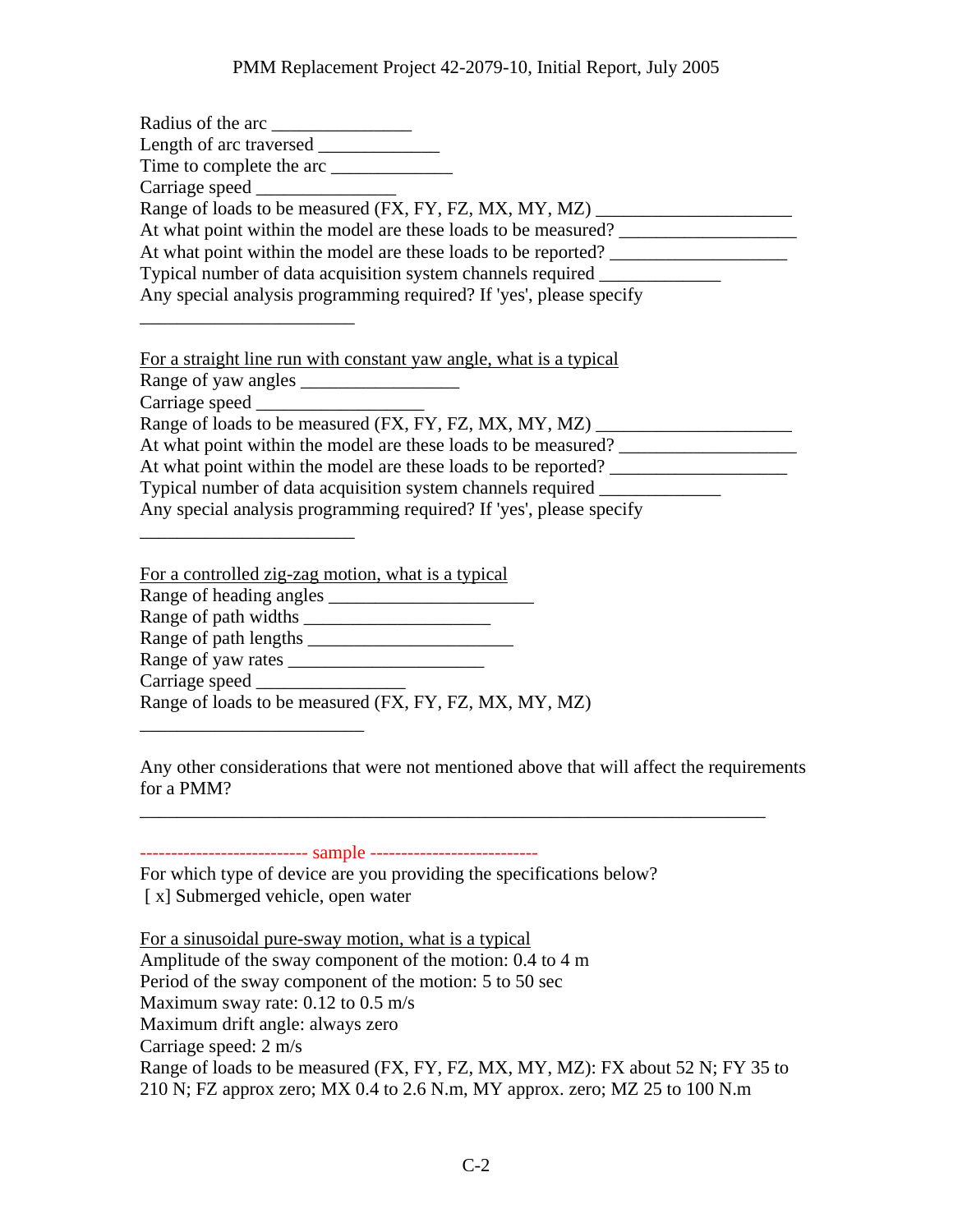For a sinusoidal pure-yaw motion, what is a typical Amplitude of the sway component of the motion: 0.4 to 4 m Period of the sway component of the motion: 5 to 50 sec Amplitude of the yaw component of the motion: +/-14 deg Period of the yaw component of the motion: 5 to 50 sec Range of yaw rates: 1.8 to 18 deg/sec Maximum drift angle: always zero Carriage speed: 2 m/s Range of loads to be measured (FX, FY, FZ, MX, MY, MZ) FX is about 52 N; FY is 10 to 157 N; FZ approx zero; MX 0.1 to 2 N.m, MY approx. zero; MZ 8 to 81 N.m

For an arc of a circle, what is a typical Radius of the arc: 6 to 45 m Length of arc traversed: 38 to 67 m Time to complete the arc: 19 to 34 sec Carriage speed: zero to 2 m/s Turning rate: 2 to 18 deg/sec Drift angle: 3 to 18 deg Range of loads to be measured (FX, FY, FZ, MX, MY, MZ): FX about 52 N; FY 22 to 160 N; FZ approx. zero; MX 0.3 to 2 N.m; MY approx. zero; MZ 16 to 77 N.m

For a straight line run with constant yaw angle, what is a typical Range of yaw angles: 0 to 90 deg Carriage speed: 2 m/s Range of loads to be measured (FX, FY, FZ, MX, MY, MZ): FX zero to 50 N; FY zero to 500 N at 30 deg; FZ approx. zero; MX zero to 6.2 N.m; MY approx. zero; MZ zero to 187 N.m at 45 deg.

For a controlled zig-zag motion, what is a typical Range of heading angles: zero to 82 deg Range of path widths: 3 to 8.8 m Range of path lengths: 35 to 40 m Range of yaw rates: 5.2 to 13 deg/sec Carriage speed: 2 m/s Range of loads to be measured (FX, FY, FZ, MX, MY, MZ): FX about 52 N; FY 42 to 120 N; FZ approx. zero; MX 0.5 to 1.5 N.m; MY approx. zero; MZ 30 to 64 N.m ------------------ end of sample ---------------------

**Are there any other considerations that were not mentioned above that will affect the requirements for a PMM**?

\_\_\_\_\_\_\_\_\_\_\_\_\_\_\_\_\_\_\_\_\_\_\_\_\_\_\_\_\_\_\_\_\_\_\_\_\_\_\_\_\_\_\_\_\_\_\_\_\_\_\_\_\_\_\_\_\_\_\_\_\_\_\_\_\_\_\_\_\_\_\_\_

 $\overline{\phantom{a}}$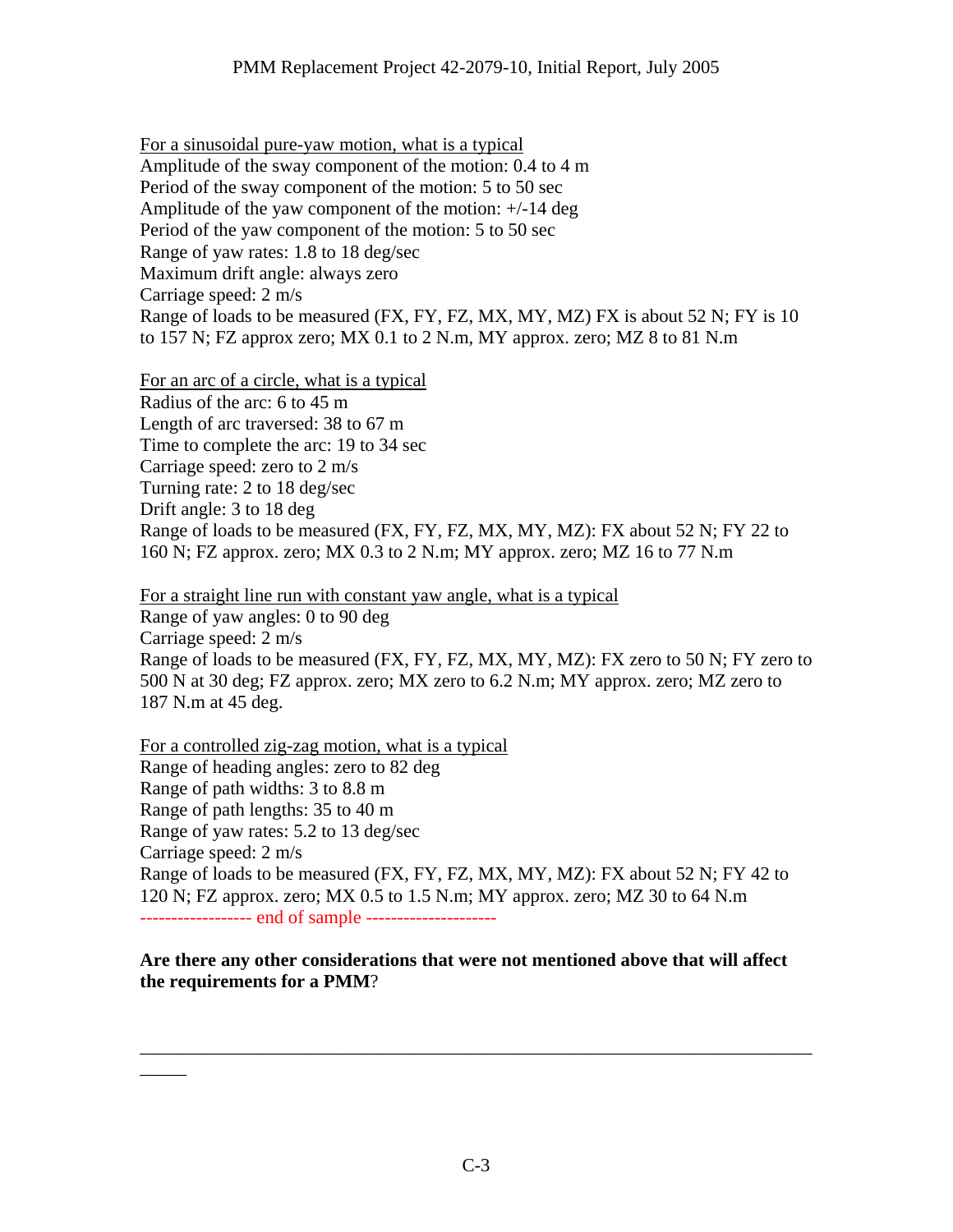| Carriage Speed [m/s]                                                                                            | 2         | 2         | 2         | 2            | 2       | 2         |
|-----------------------------------------------------------------------------------------------------------------|-----------|-----------|-----------|--------------|---------|-----------|
|                                                                                                                 | <b>FX</b> | <b>FY</b> | <b>FZ</b> | <b>MX</b>    | MΥ      | ΜZ        |
| <b>Manoeuvre</b>                                                                                                | [N]       | [N]       | [N]       | [N.m]        | [N.m]   | [N.m]     |
| Turning circles                                                                                                 | 52        | 22 to 160 |           | $0.3$ to $2$ |         | 16 to 77  |
| Zig-zags                                                                                                        | 52        | 42 to 120 |           | $0.5$ to 1.5 |         | 30 to 64  |
| Pure sway (max 0.5 m/s)                                                                                         | 52        | 35 to 210 |           | 0.4 to 2.6   |         | 26 to 100 |
| Pure yaw (max 18 deg/sec)                                                                                       | 52        | 10 to 157 |           | $0.1$ to $2$ |         | 8 to 81   |
| Yaw wiggle (max 20 deg)                                                                                         | 52        | 23 to 325 |           | $0.3$ to 4   |         | 17 to 128 |
| Straight-ahead towing with the aft diveplanes deflected<br>(max fin angle 30 deg; max fin lift force at 15 deg) | 52        |           | 0 to 123  | n/a          | 0 to 94 |           |
| Straight-line towing with hull at static yaw (drift) angle<br>(max angle is 90 deg; max load occurs at 30 deg)  | 0 to 52   | 0 to 500  |           | 0 to 6.2     |         | 0 to 187  |
| Overall range                                                                                                   | 0 to 52   | 0 to 500  | 0 to 123  | 0 to $6.2$   | 0 to 94 | 0 to 187  |

Table 1. Estimated loads on C-SCOUT during various PMM manoeuvres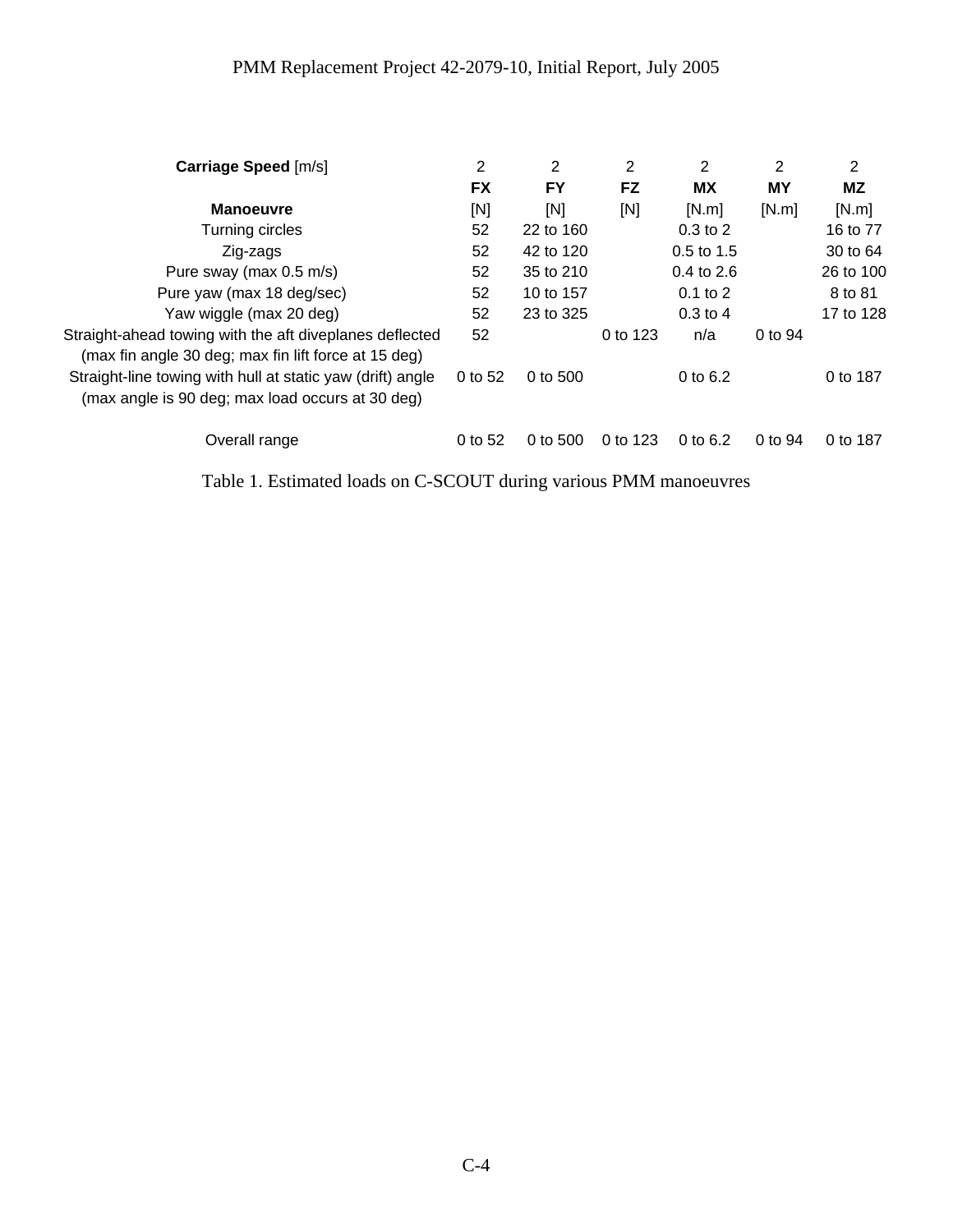**Appendix D** 

**PMM Dynamometer and Frame Finite Element Analysis**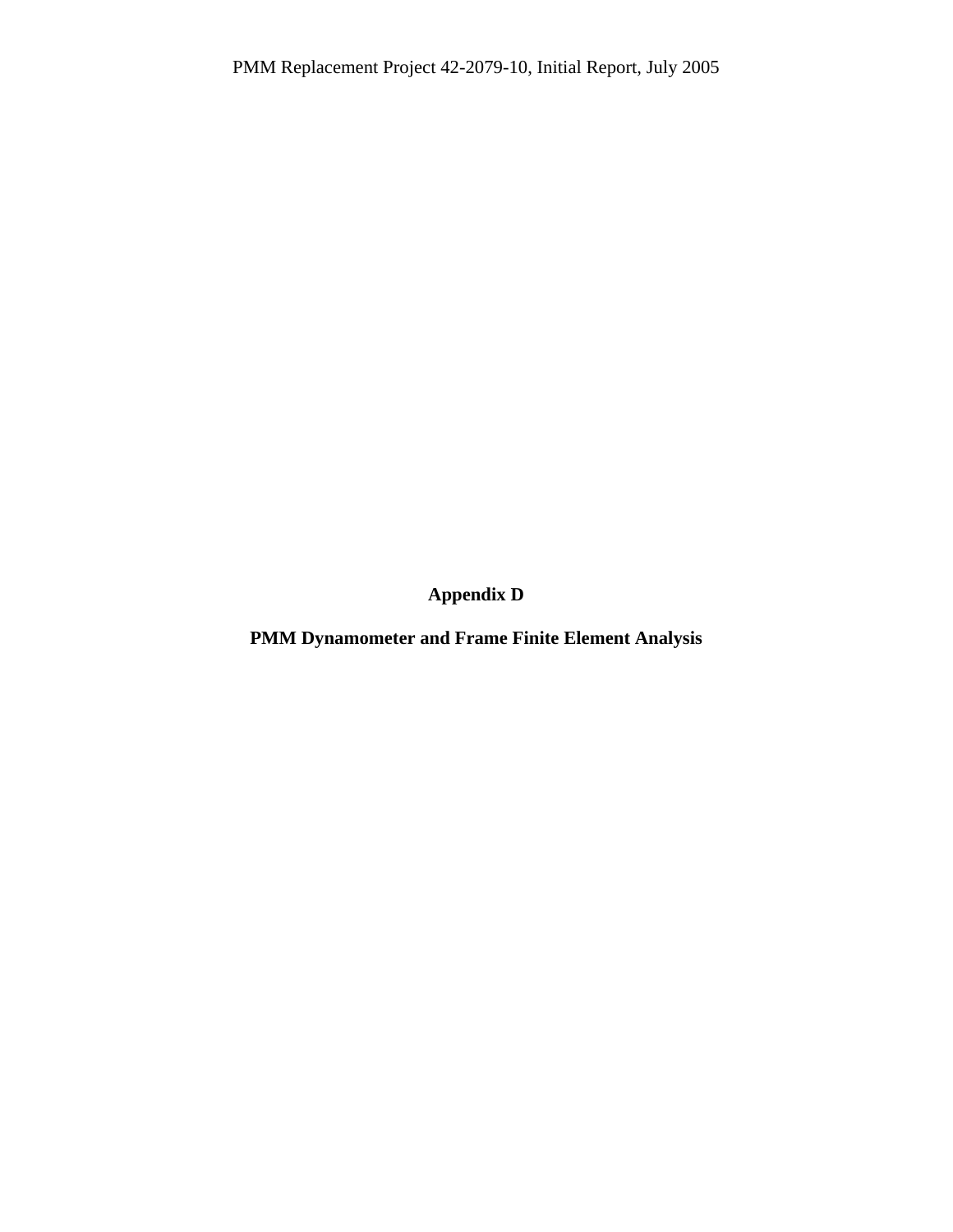### **PMM Dynamometer and Frame Finite Element Analysis John Bell 24 July 2002**

In June of this year the PMM dynamometer was fitted with an aft vertical flexible link in place of the existing pin in a hole and a two axis frictionless table. This meant that the dynamometer was completely fitted out with flexible links for six degrees of freedom.

Load cells were not fitted for measuring roll. Thus only three load cells were present, one in drag and two in sway. The drag load cell was a 100 lbs capacity Interface SSB and the sway load cells were 500 lb capacity SSB's. All of the flexible links except the drag link were 7075 T6 aluminum links with necked down sections measuring .100/.105" in diameter with lengths to suit their location. The drag link was a .06" dia. 17-4 PH in the H900 condition and had a greater capacity than the loadcell.

To confirm the capacity of the dynamometer in this configuration for use in upcoming tests a finite element analysis was completed for the dynamometer.

A second analysis was completed for the PMM Frame with a simplified model of the dynamometer and an attached ship model. This second analysis was carried out to investigate possible weakness in the PMM mounting frame.

# **PMM Dynamometer Analysis**

#### **Model**

See the attached figure.

The PMM dynamometer was largely made up of standard structural shapes welded together to form two frames.

The upper frame was mounted to a heavy steel tube supported by 4" diameter flanged ball bearing units.

The lower frame was attached to the upper frame through six flexible links and three load cells.

A third frame attaches to the lower frame of the dynamometer and then to the model through linear bearings. This frame allowed the model to heave, pitch and roll freely.

These three frames and the flexible link – load cell combinations were modeled in Algor using beam elements. The free to pitch and heave condition was ignored because no analysis was to be done with forces applied vertically.

A ship model of 400 kg displacement and length overall of 4 m was represented by a single beam element with the appropriate mass. The natural frequency modes were not affected by heave or pitch of the model. Therefore modeling of the displacement of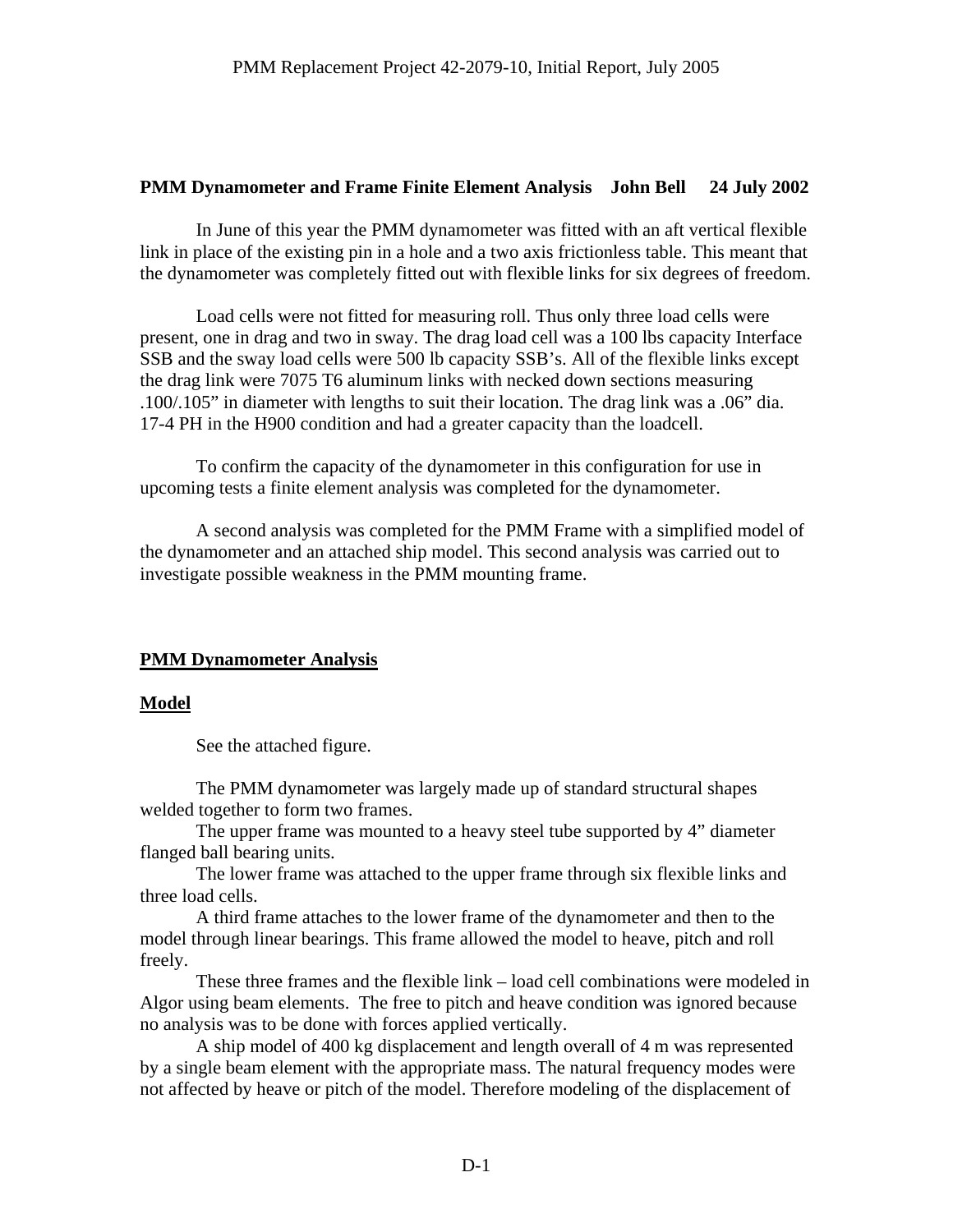the model was not required. An average position of 24 inches below the lower dynamometer frame was assumed for the model and its associated forces.

The dynamometer model was grounded where the 4" diameter bearings support the main vertical tube. In reality this was not a perfect ground and allowance was made in the results to take into account the reduction in natural frequency which would result.

The load cells were modeled as small cantilever beams having the same spring constant in bending as the real load cell. The load cell spring constants were evaluated using the stated capacity and deflection from the manufactures data sheets. A round steel rod having the same spring constant in bending was then calculated and the properties were assigned to the load cell beam element.

# **Element Model**



The element model was created in Cadkey . The original wire frame part was used as a template to guide in the placement of center lines for all of the major structural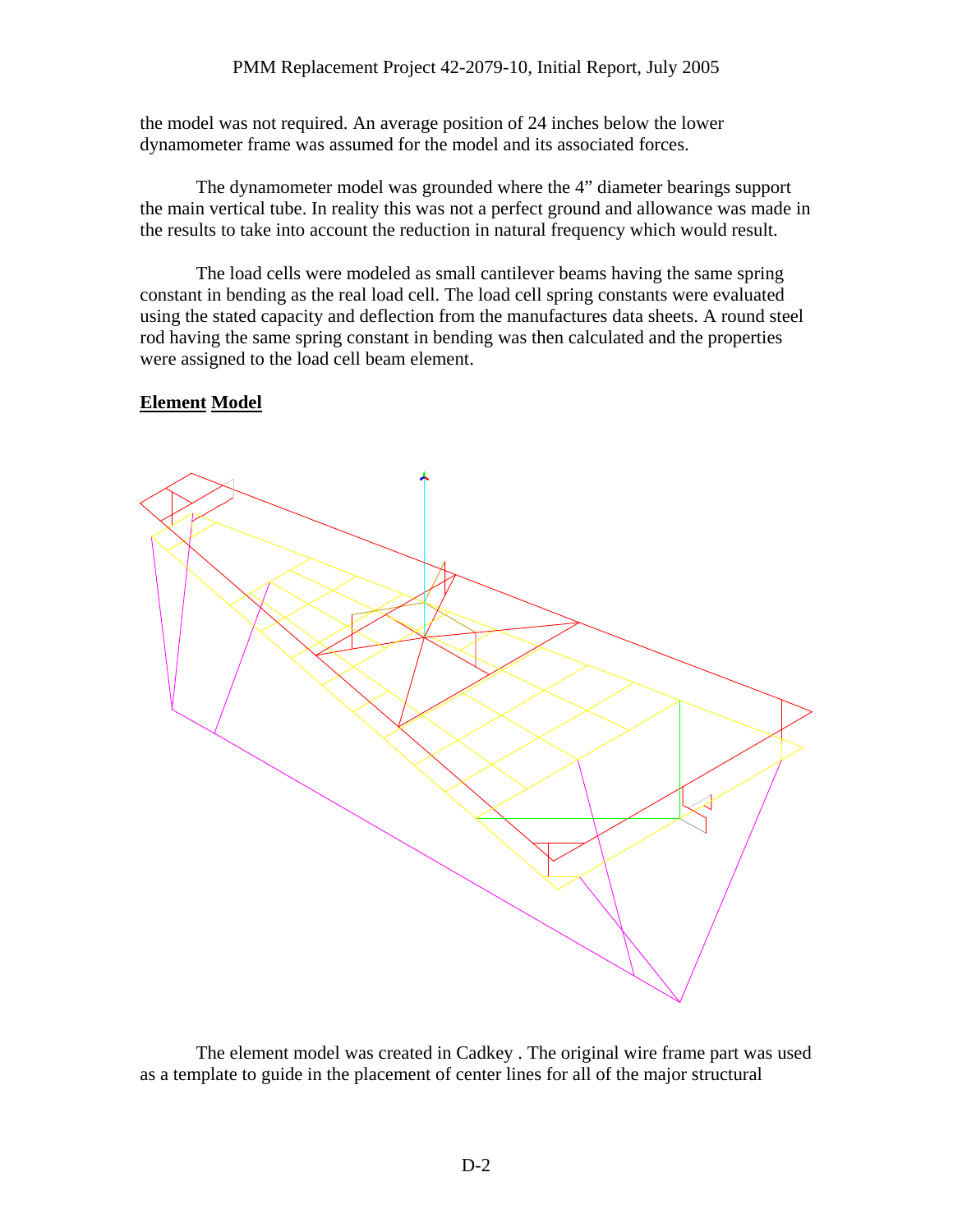elements. This grid of lines was then imported into Algor where it was separated out into group levels so that individual properties and material types could be assigned.

 The pipe frame used to join the model to the lower dynamometer frame was representative only.

The  $\frac{1}{4}$ " aluminum plate on the lower frame was modeled by a grid of  $\frac{1}{4}$  x 3 flat bars. Plate elements in this situation would not have provided correct results because the forces from the model would be predominantly normal to the plane of the elements and thus not supported in the analysis. Beam elements were modeled because they supported forces in three directions at each node and would therefore be supported during the analysis.

#### **BEDIT Preprocessor**

To allow for future use of this fea model the properties assigned to each group in the bedit preprocessor are listed here. The listed order is not meant to convey orientation.

|                                                                                                                                  | <b>Dynamometer Mounting Tube</b><br>Group 1 4" OD x 2.5" ID Steel Pipe                     |  |                                                               |                                                           |  |  |  |  |
|----------------------------------------------------------------------------------------------------------------------------------|--------------------------------------------------------------------------------------------|--|---------------------------------------------------------------|-----------------------------------------------------------|--|--|--|--|
|                                                                                                                                  |                                                                                            |  | $A - 7.66$ $S - 3.83$ $J - 21.3$ $I - 10.65$ $Z - 5.32$       |                                                           |  |  |  |  |
| <b>Upper Dynamometer Frame</b><br>Group 2 4" x 5.4 lbs/ft Steel Channel                                                          |                                                                                            |  |                                                               |                                                           |  |  |  |  |
|                                                                                                                                  |                                                                                            |  |                                                               | A-1.562 S-.74 J-.045 I-3.82/.379 Z-1.91/.354              |  |  |  |  |
| Lower Dynamometer Aluminum Plate<br>Group 3 $\frac{1}{4}$ " x 3" Aluminum Flat Bar                                               |                                                                                            |  |                                                               |                                                           |  |  |  |  |
|                                                                                                                                  |                                                                                            |  | $A - .75$ $S - .625$ $J - .015$ $I - .563/004$ $Z - .375/031$ |                                                           |  |  |  |  |
|                                                                                                                                  | <b>Lower Dynamometer Frame</b><br>Group 4 $2 \times 4 \times \frac{1}{4}$ Aluminum Channel |  |                                                               |                                                           |  |  |  |  |
|                                                                                                                                  |                                                                                            |  |                                                               | $A - 1.875$ S - .833 J - .059 I - 4.41/.695 Z - 2.21/.495 |  |  |  |  |
| <b>Ship Model to Lower Frame Connection Elements</b><br>Group $5 \qquad 1.315 \text{ OD} \times 1.049" \text{ ID}$ Aluminum Pipe |                                                                                            |  |                                                               |                                                           |  |  |  |  |
|                                                                                                                                  |                                                                                            |  | $A - .489$ $S - .244$ $J - .172$ $I - .086$ $Z - .131$        |                                                           |  |  |  |  |
| Ship Model                                                                                                                       | Group 8 3.5" dia. Aluminum Bar                                                             |  |                                                               |                                                           |  |  |  |  |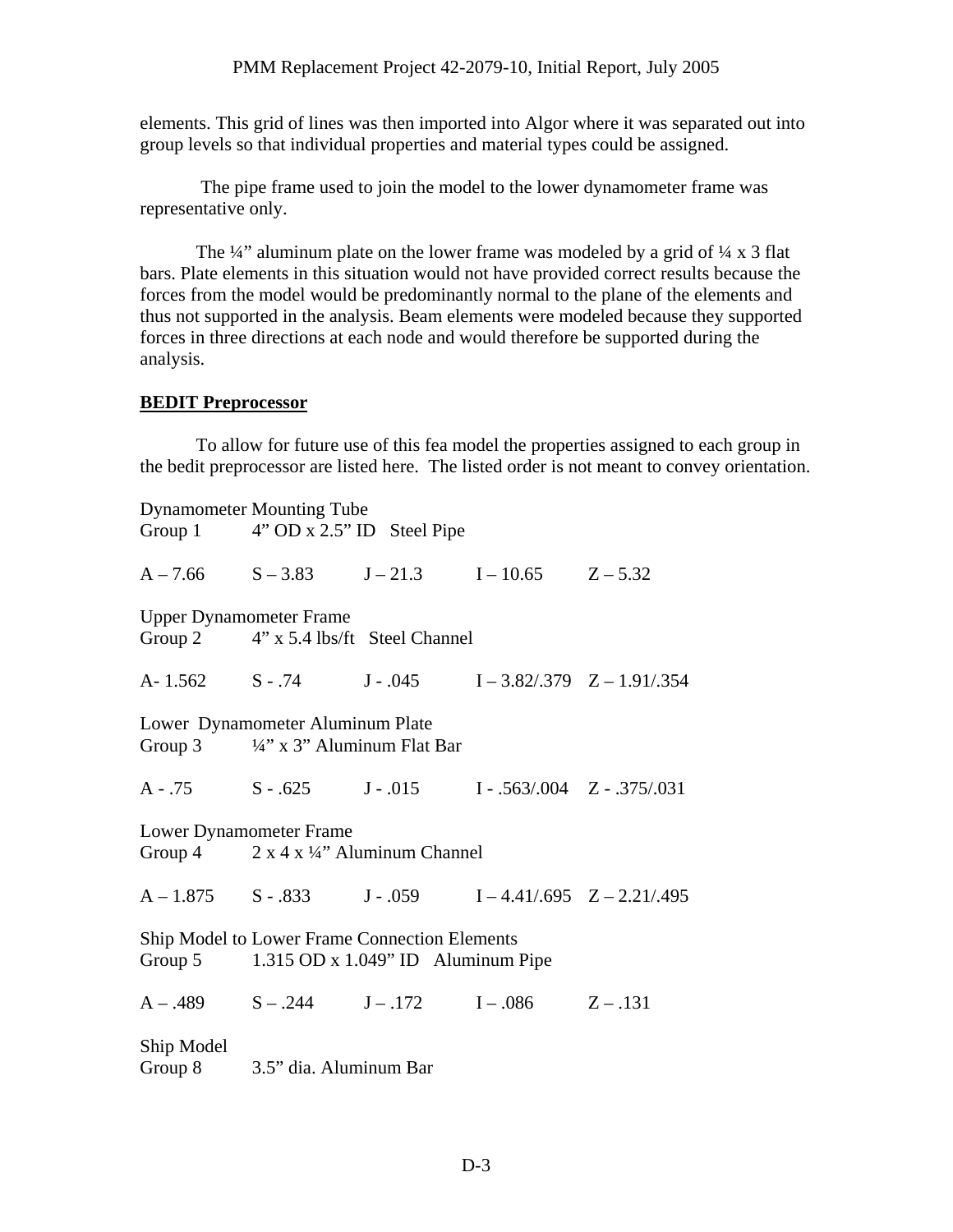|                      |                                                                       |             | $A-9.62$ $S-8.66$ $J-14.73$ $I-7.37$ $Z-4.21$                    |                                                                     |
|----------------------|-----------------------------------------------------------------------|-------------|------------------------------------------------------------------|---------------------------------------------------------------------|
| Gear Webs            | Group 9 3/4" x 3" Steel Flat Bar                                      |             |                                                                  |                                                                     |
|                      |                                                                       |             |                                                                  | $A - 2.25$ $S - 1.875$ $J - 357$ $I - 1.69/0.105$ $Z - 1.125/0.281$ |
| <b>Gear Bolts</b>    | Group 10 .5" dia. Steel Bar                                           |             |                                                                  |                                                                     |
|                      |                                                                       |             | $A - .196$ $S - .176$ $J - .006$ $I - .003$ $Z - .012$           |                                                                     |
| Flexible Link Body   | Group 11 3/4" dia. Aluminum Bar                                       |             |                                                                  |                                                                     |
|                      |                                                                       |             | $A - .442$ $S - .4$ $J - .031$ $I - .016$ $Z - .041$             |                                                                     |
|                      | <b>Flexible Link Necked Section</b><br>Group 12 .1" dia. Aluminum Bar |             |                                                                  |                                                                     |
|                      |                                                                       |             | $A - .0079$ $S - .007$ $J - 9.82e-6$ $I - 4.91e-6$ $Z - 9.82e-5$ |                                                                     |
| Drag Load Cell Model | Group 13 .461" dia. Steel Bar                                         |             |                                                                  |                                                                     |
|                      |                                                                       |             | $A - .167$ $S - .15$ $J - .0044$ $I - .0022$ $Z - .01$           |                                                                     |
|                      | Aft Side Force Load Cell Model<br>Group 14 .65" dia. Steel Bar        |             |                                                                  |                                                                     |
|                      |                                                                       |             | $A - .332$ $S - .3$ $J - .0175$ $I - .0087$ $Z - .027$           |                                                                     |
| Group $15$           | Frwd Side Force Load Cell Support<br>$7/16$ x $5/8$ Aluminum Bar      |             |                                                                  |                                                                     |
| $A - .273$           | $S - .228$                                                            | $J - .011$  |                                                                  | $I - .0089/0044Z - .0285/.02$                                       |
| Group 16             | Frwd Side Force Load Cell Model<br>.548" dia. Steel Bar               |             |                                                                  |                                                                     |
| $A - .236$           | $S - .212$                                                            | $J - .0089$ | $I - .0044$                                                      | $Z - .016$                                                          |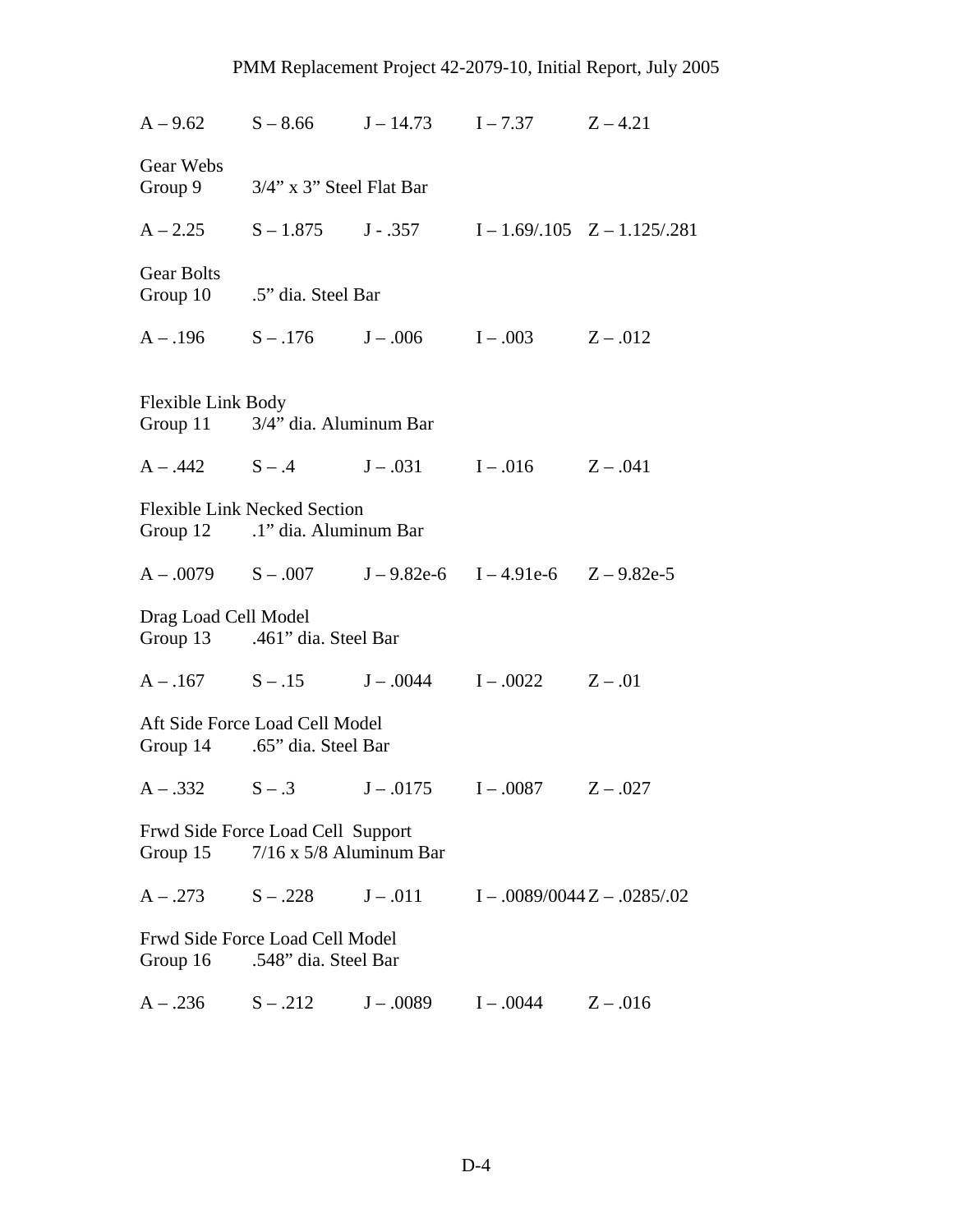#### **Analysis Results**

Two types of analysis were carried out on the dynamometer model. Linear elastic stress analysis and natural frequency mode shape analysis.

The linear elastic stress analysis assumed nominal forces. A drag force of 100 lbs, a sway force of 100 lbs and a sway moment of 1000 ft lbs respectively were applied.

#### **Displacement Results**

Yaw moment applied – maximum displacement of the ship model was .3" which corresponded to an yaw angle of .26 degrees.

Drag force applied - maximum displacement of the ship model was .06".

Yaw force applied - maximum displacement of the ship model was .188". This mode involves twisting of the narrow aft end of the model half of the dynamometer.

#### **Stress Results**

Yaw moment applied – maximum stress showed up in the side force flexible links, 25,000 psi. Higher than normal stresses were also observed in the bolted connection to the 4" diameter shaft, 10,000 psi.

Drag force applied – maximum stress showed up in the drag flexible link and mounting, 20,000 psi.

Sway force applied – maximum stress showed up in the roll flexible links, 13,500 psi.

#### **Natural Frequency Results**

The results for the natural frequency analysis had good agreement with hand calculations. The lowest frequency was a combination of yaw and sway with Algor giving a 9.2 Hrz result. This should be lowered by at least 10% because of the boundary condition assumptions, giving a prediction of about 8 Hrz.

#### **Maximum Load Capability**

### **Given the present load cells and flexible links and the load plane 24" below the dynamometer lower frame.**

Yaw moment – The maximum stress is showing up in the forward side force flexible link. The stress shown is 25 kpsi. The flexible link material yields at 60 kpsi. Therefore the yield yaw moment is  $60/25 \times 1000 = 2400$  ft lbs. The ½" diameter bolts and webs for the yaw gear are showing a stress of 11 kpsi. The gear material will yield at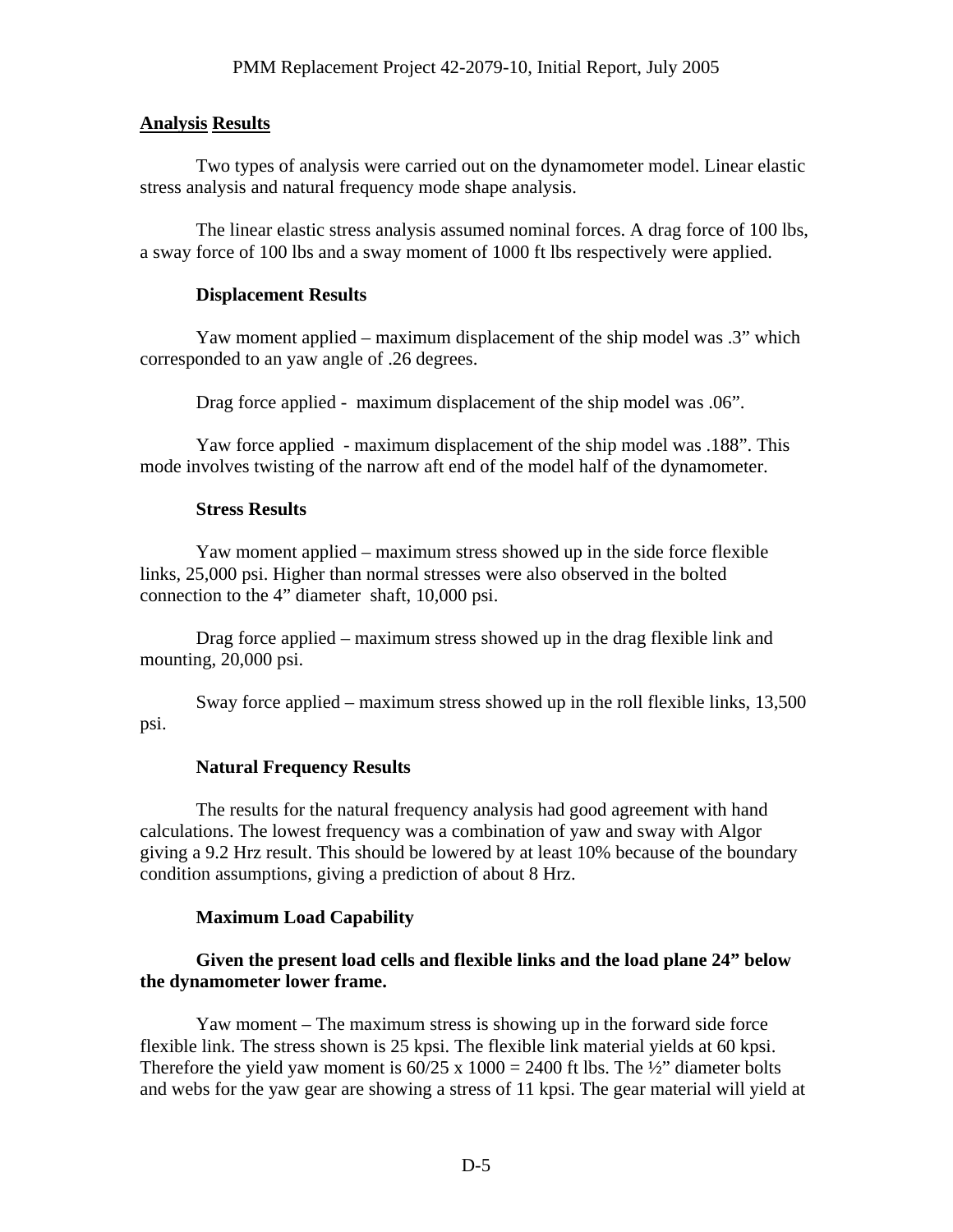35 kpsi therefore an increase in yaw moment capacity above 2400 ft-lbs. would have to be accompanied by a redesign of the dynamometer to 4" shaft connection.

Drag force – The maximum stress is showing up in two places – the drag flexible link and the forward vertical flexible link with both showing 20 kpsi. The present drag load cell has a name plate capacity of 100 lbs and this would be the present limit of the dynamometer. The flexible links would yield at  $60/20 \times 100 = 300$  lbs of drag if a larger drag load cell were substituted.

Sway force – The maximum stress is showing up in the roll and forward side force flexible links simultaneously. All three show a stress of 14 kpsi. The side force that will cause yielding of the links is therefore  $60/14 \times 100 = 430$  lbs. To reach the load cell capacities of 500 lbs each would require new flexible links.

# **Conclusions / Recommendations For the Dynamometer**

The basic concept/design of the PMM dynamometer appears sound.

However, the FEA and a visual inspection revealed weak points in the execution/fabrication.

- 1. The aft side force flexible link mount is poorly welded and has a large slot which cuts the mount in half.
- 2. The drag load cell mounting is poorly aligned and overhangs the frame. The long overhang creates unwanted moments and thus noise in the drag results.
- 3. The aft (narrow) end of the lower aluminum frame is poorly designed to resist torsion. The long overhang down into the model creates moments which induce torsion and lead to excessive deflection out of the measuring plane for the dynamometer at this end.
- 4. The connection to the 4" shaft is weak in yaw. Again the long moment down into the model is inducing high stresses in the gear web section which it is not designed to resist.

From a practical point of view it would be considerably easier to repair/ maintain/calibrate this dynamometer if it could be removed from the PMM as a unit.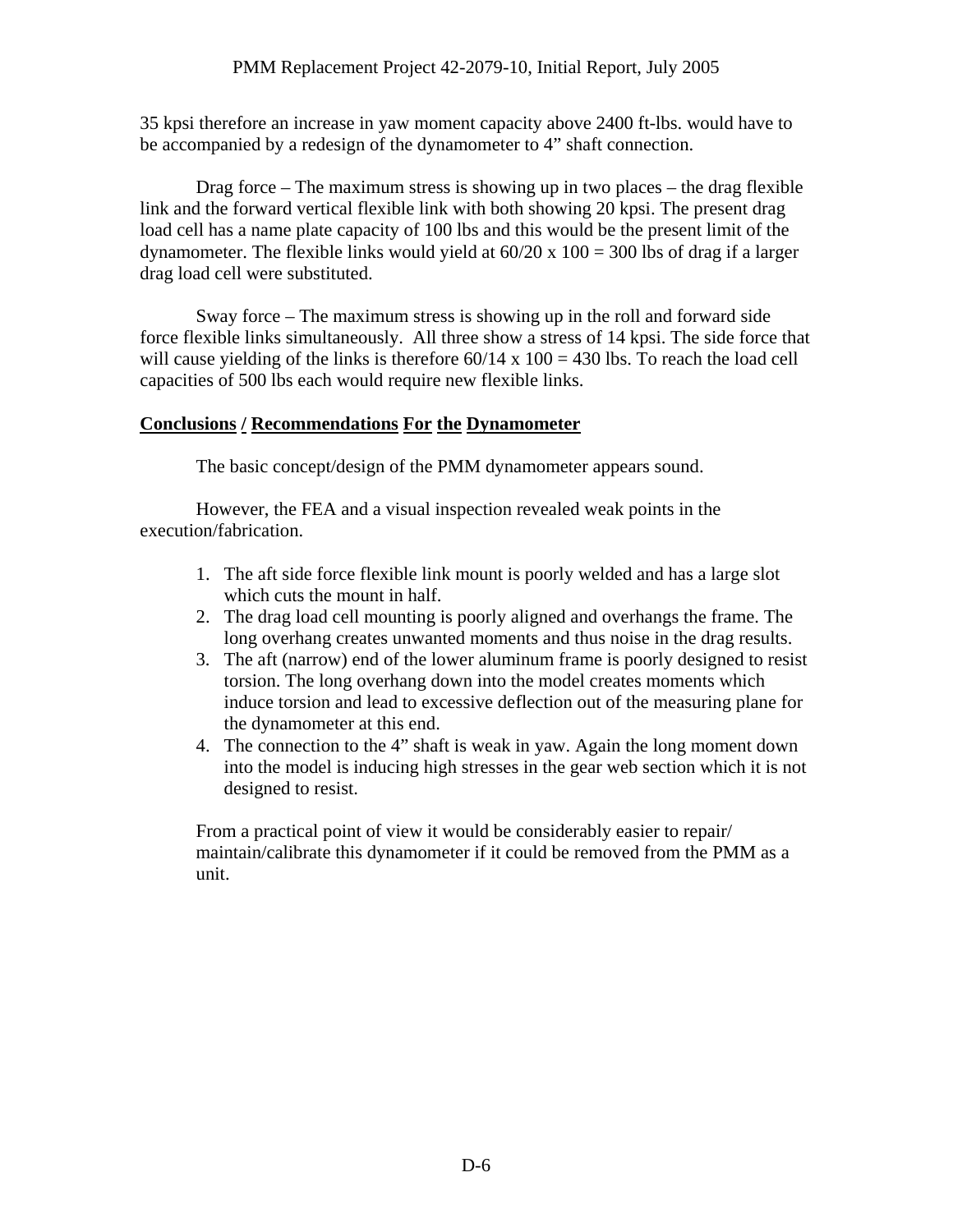# **Yaw Moment Result**

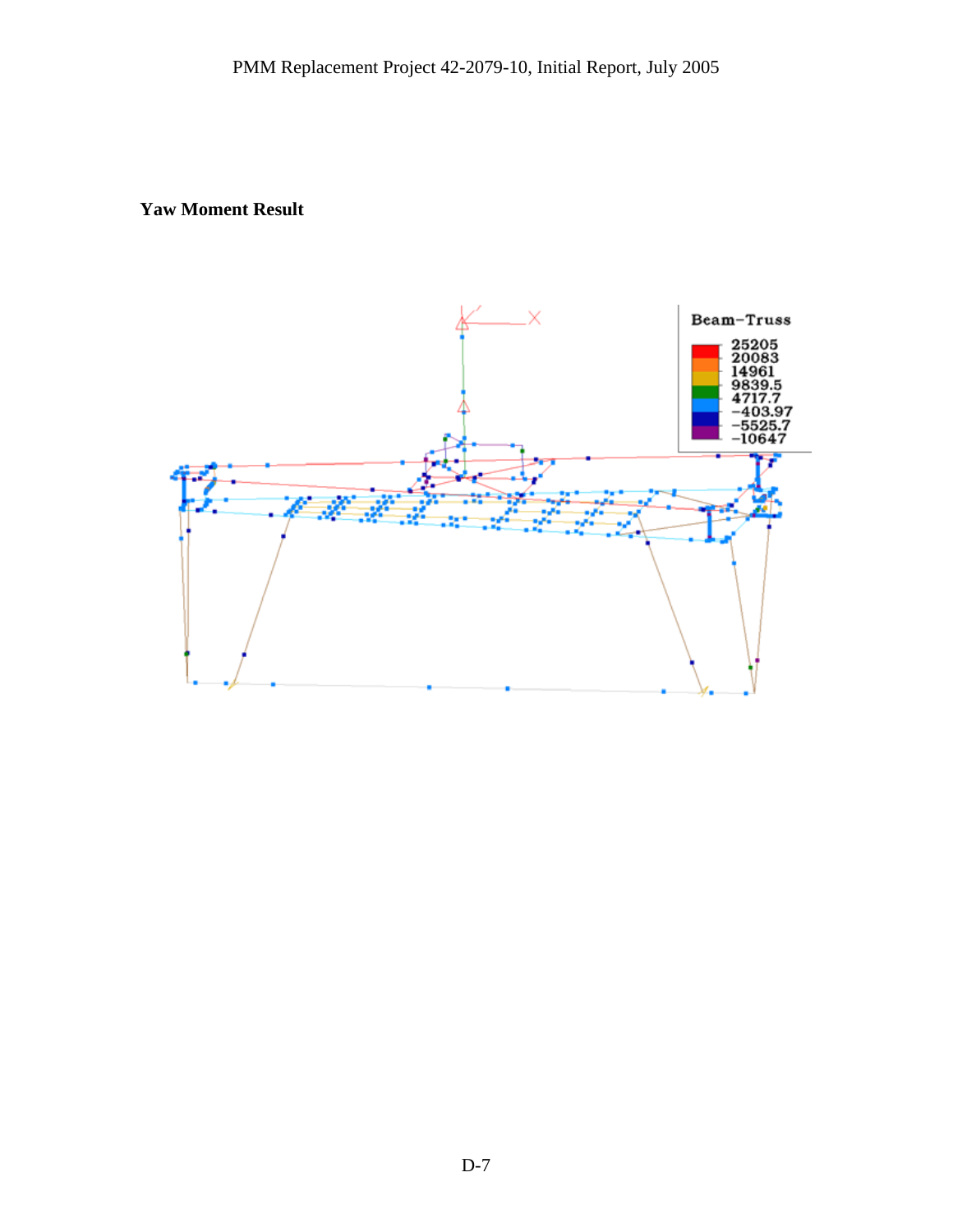



**Sway Force Result** 

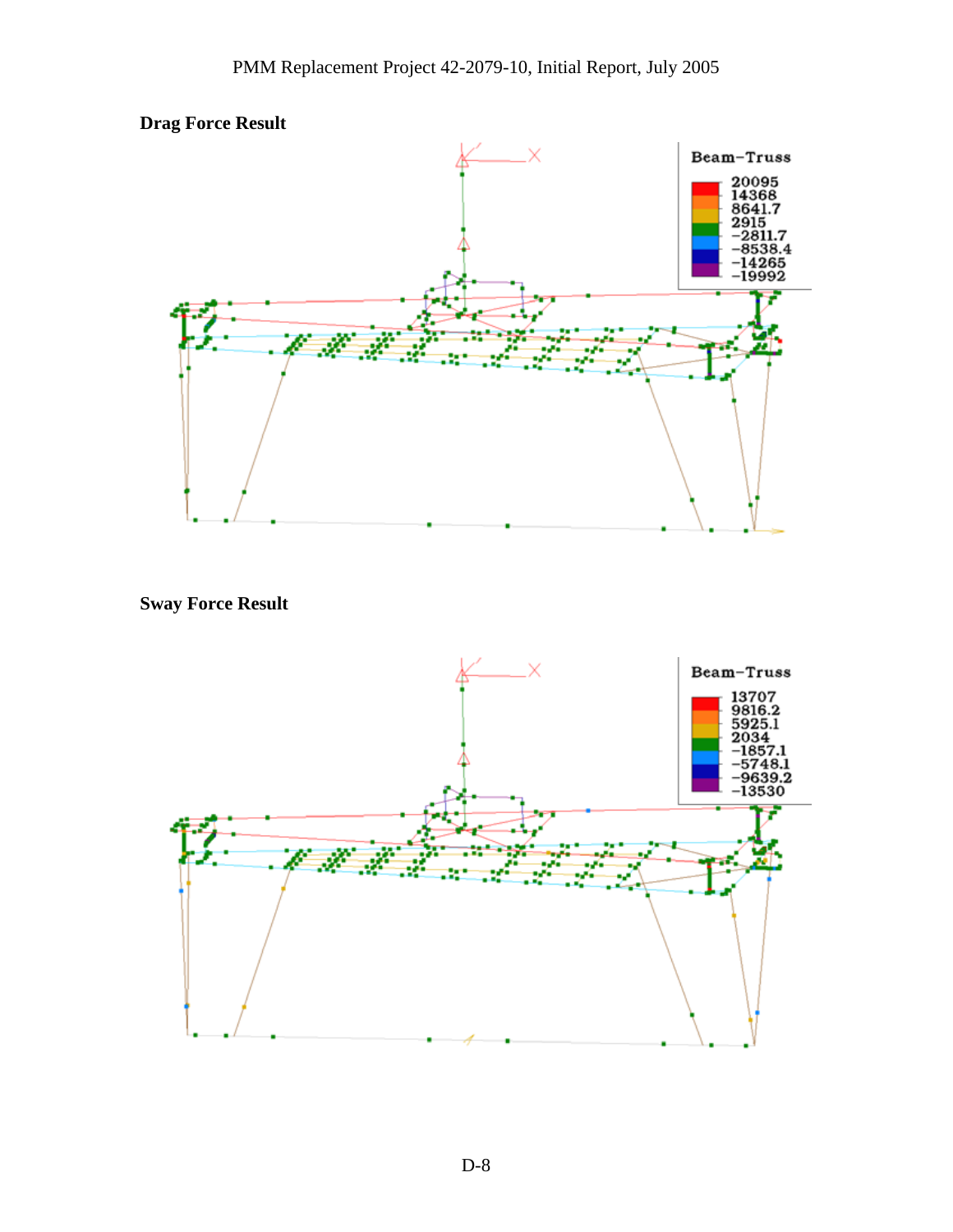### **Natural Frequency Result**



# **PMM Frame Analysis**

The objective in performing this analysis was to see if the PMM was deflecting excessively because of the small size of the long horizontal members. To check this the frame was modeled with a simplified dynamometer and ship model. The weight of entrained water and the effect of buoyancy on pitch was not modeled. A linear natural frequency analysis was then carried out to see if deflections were excessive.

The ship model was chosen at 3 m long and 400 kgs.

The PMM frame is made up of two long horizontal 6" box tubes. These 6"tubes are supported by large channels which are attached to the carriage structure at each end. The 6" box tubes are also supported at roughly the 1/3 chord points by hangers which are attached to the measuring beams on the carriage. Each of these mounting points was represented by a grounded boundary condition.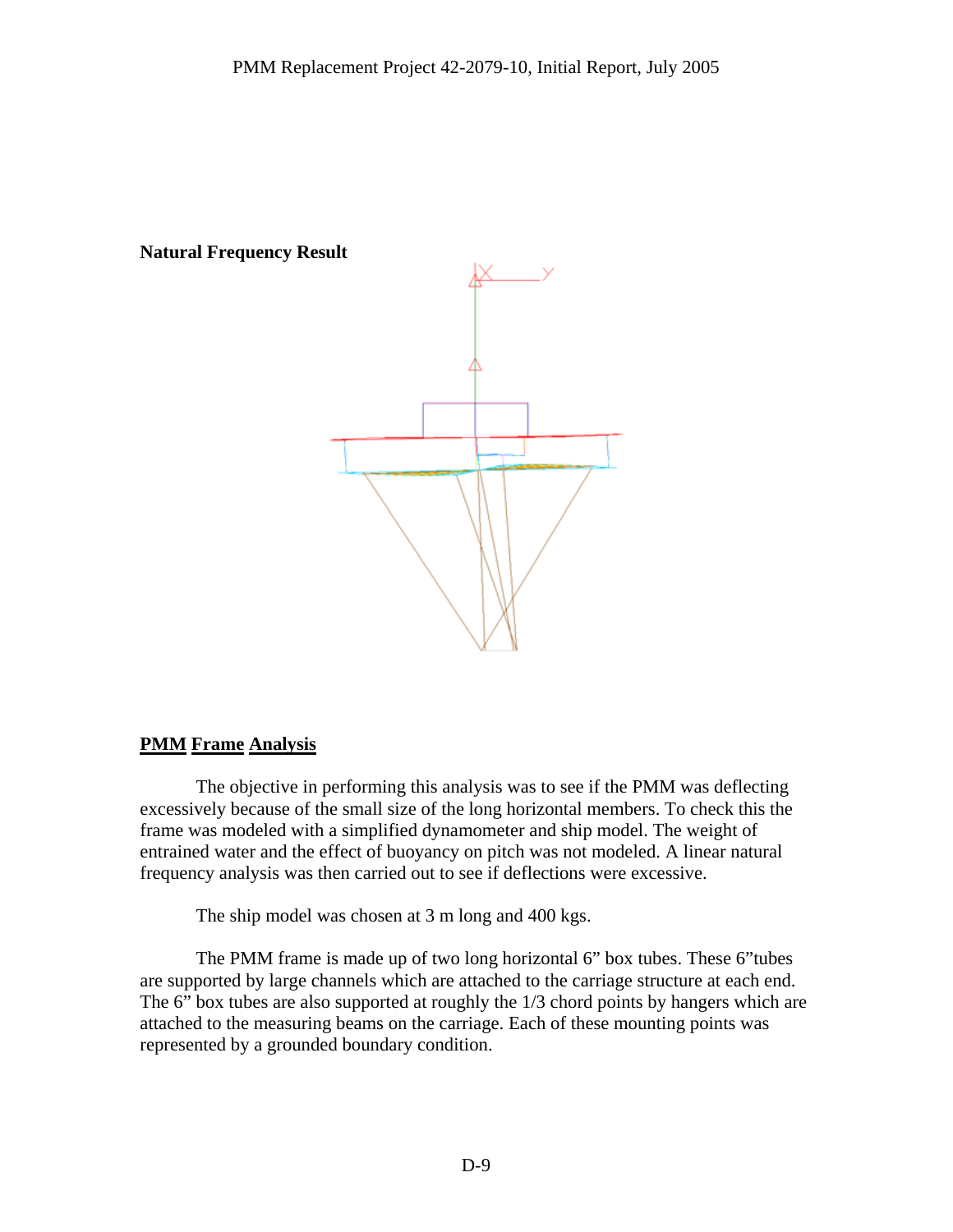The PMM has a carriage which supports the dynamometer and model. This carriage was placed in the center of the largest span between supports and modeled with beam elements.

The tube connecting the dynamometer to the PMM carriage was also modeled. This tube was carried down to the ship model.

# **Frame Model**



#### **BEDIT Preprocessor**

Again to allow for future use the properties assigned in the preprocessor are listed and the I2,I3 / Z2,Z3 properties may not be in order and orientation of beams should be checked when properties are assigned.

| <b>End Channel Supports</b> | Group 1 $4''$ x 1.5 x 3/16" Steel Channel    |                                                                    |
|-----------------------------|----------------------------------------------|--------------------------------------------------------------------|
|                             |                                              | $A-1.31$ $S-.63$ $J-.026$ $I-3.21,0.286$ $Z-1.61,0.276$            |
| <b>End Channels</b>         | Group 2 $12''$ x 3" x 1/4" web Steel Channel |                                                                    |
|                             |                                              | $A - 5.65$ $S - 3,2.4$ $J - .351$ $I - 123.7,4.52$ $Z - 20.6,2.16$ |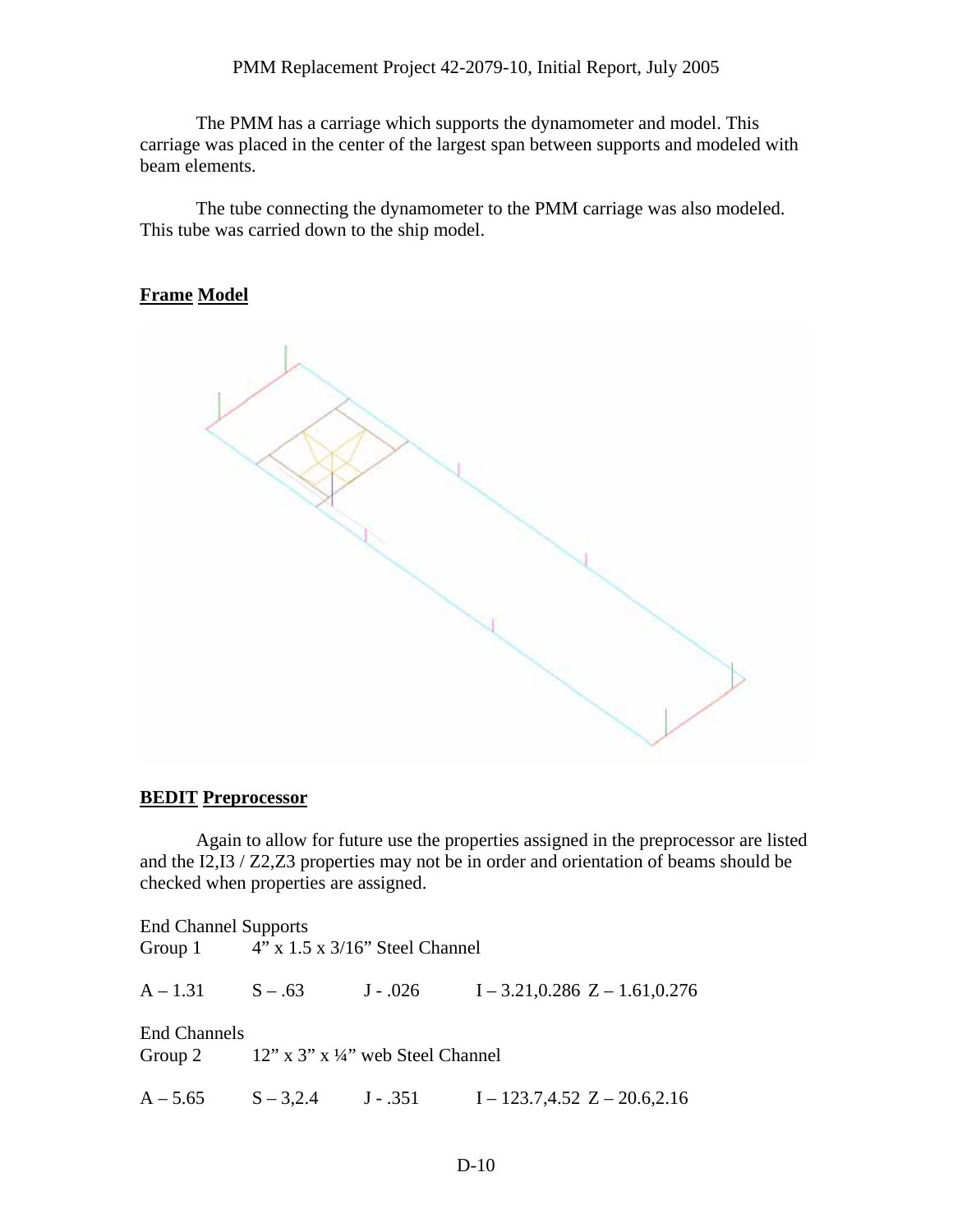| Model Dyno                  | Group 3 $4'' \times 4''$ Box Tube Steel                          |            |            |            |
|-----------------------------|------------------------------------------------------------------|------------|------------|------------|
|                             | $A-3.75$ $S-2$ $J-13.2$ $I-8.83$ $Z-4.41$                        |            |            |            |
| <b>Horizontal Rails</b>     | Group 4 $6''$ x $\frac{1}{4}''$ Box Tube Steel                   |            |            |            |
|                             | $A - 5.75$ $S - 3$ $J - 47.5$ $I - 31.74$ $Z - 10.6$             |            |            |            |
| <b>Dynamometer Carriage</b> | Group 5 $8''$ x 2.375 x $\frac{1}{4}$ wed Steel Channel          |            |            |            |
|                             | $A-3.594$ $S-2,1.5$ $J-.155$ $I-33.85,1.86$ $Z-8.43,1.08$        |            |            |            |
| Mid Span Supports           | Group 6 $3''$ x $\frac{1}{4}$ " wall Box Tube Steel              |            |            |            |
|                             | $A - 2.75$ $S - 1.5$ $J - 5.2$ $I - 3.5$                         |            |            | $Z - 2.33$ |
| Ship Model                  | Group 8 11" Dia. Aluminum Bar Stock                              |            |            |            |
|                             | $A-94.2$ $S-84.7$ $J-1411$ $I-706$ $Z-129$                       |            |            |            |
|                             | <b>Dynamometer Mounting Tube</b><br>Group 9 4" Sch 40 Steel Pipe |            |            |            |
| $A - 6.2$                   | $S - 3.1$                                                        | $J - 61.9$ | $I - 30.9$ | $Z - 9.34$ |

#### **Analysis Results**

The natural frequency analysis proved sensitive to the properties given to Group 9 the Dynamometer Mounting Tube. Analysis was carried out with 3 sets of properties for this beam. The properties of the actual 4" mechanical tube in the dynamometer, a 6" Sch 40 Pipe and a 12" OD x 11.5 ID steel tube. The results were as follows;

4" Mechanical Tube

 $1^{\text{st}}$  Mode 6.7 Hz Yaw<br>  $2^{\text{nd}}$  Mode 7.2 Hz 2<sup>nd</sup> Mode 7.2 Hz Pitch

6" Sch 40 Pipe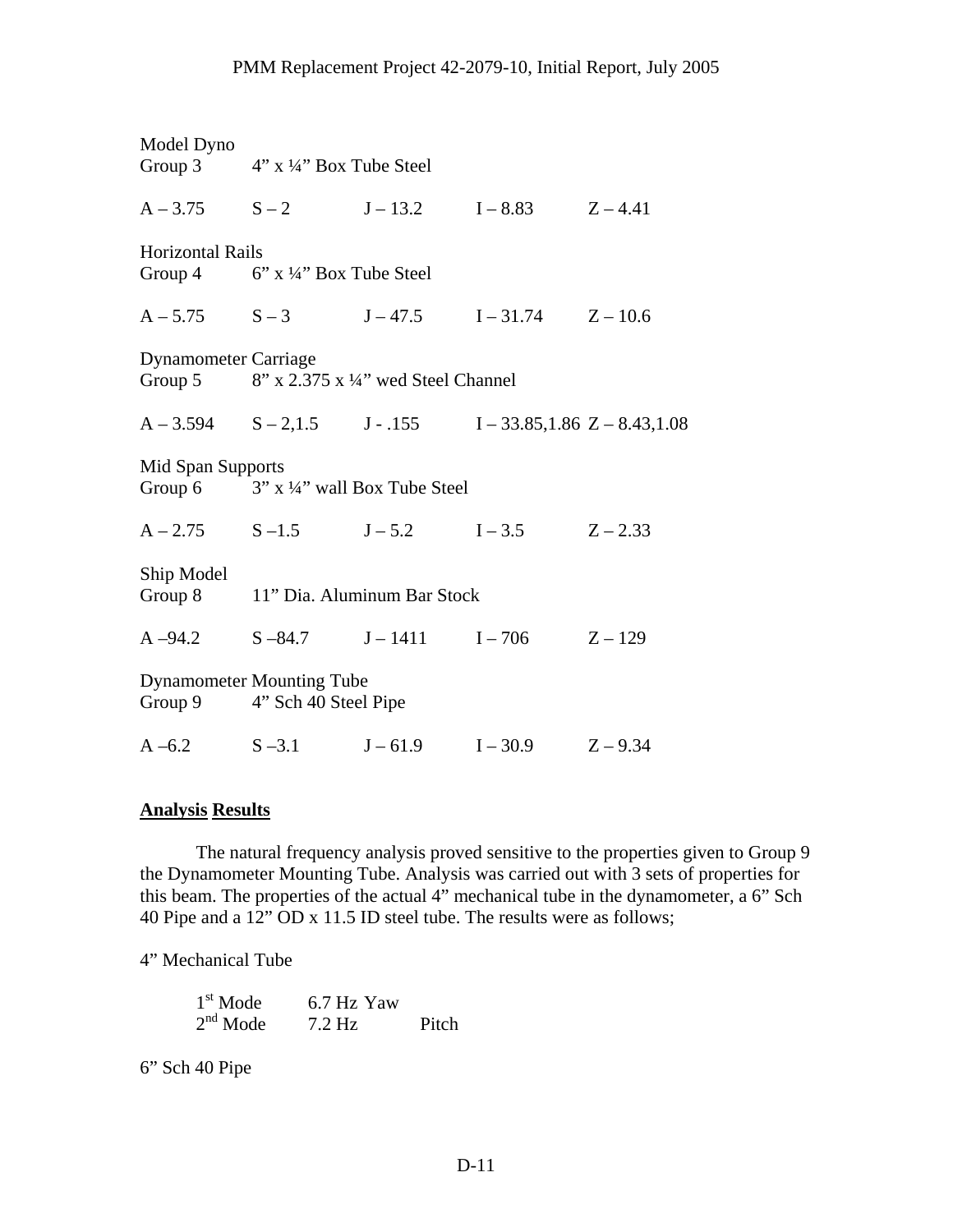| $1st$ Mode | $10.4$ Hz | Pitch |
|------------|-----------|-------|
| $2nd$ Mode | $11.2$ Hz | Sway  |

12" Tube

| $1st$ Mode | $12.4$ Hz | Pitch |
|------------|-----------|-------|
| $2nd$ Mode | 12.8 Hz   | Sway  |

Although the natural frequency analysis of the dynamometer in isolation showed acceptable values the combination of the dynamometer and frame showed that the 4" tube was a weak point in the model. Increasing the mounting tube size to the next standard size up in pipe (6" schedule 40) produced a dramatic increase in the natural frequencies.

The 12" Tube was tried to see where the ceiling was in perusing this line of inquiry. The 12 inch tube was unrealistically large and took the mounting tube out of the critical path of the analysis. The frequency results for this tube size indicate the natural frequency of the PMM frame with the carriage at center of the largest span.

#### **Conclusions / Recommendations**

The PMM frame appears to be stiff enough to handle a 400 kg model when the frame is provided with support at the ends and at the center span hangers. The frame without the end supports would be unstable.

The frame model results indicated that a 10 % reduction in the natural frequency of the dynamometer when it was added to the carriage was overly optimistic. A reduction of 25% may be more realistic. Therefore the  $1<sup>st</sup>$  mode for the combined dynamometer and frame is probably closer to  $9.2 \times 0.75 = 7$  Hz.

#### **File Location**

All files pertaining to this study are located on CadUser\ Projects \421017\ PMM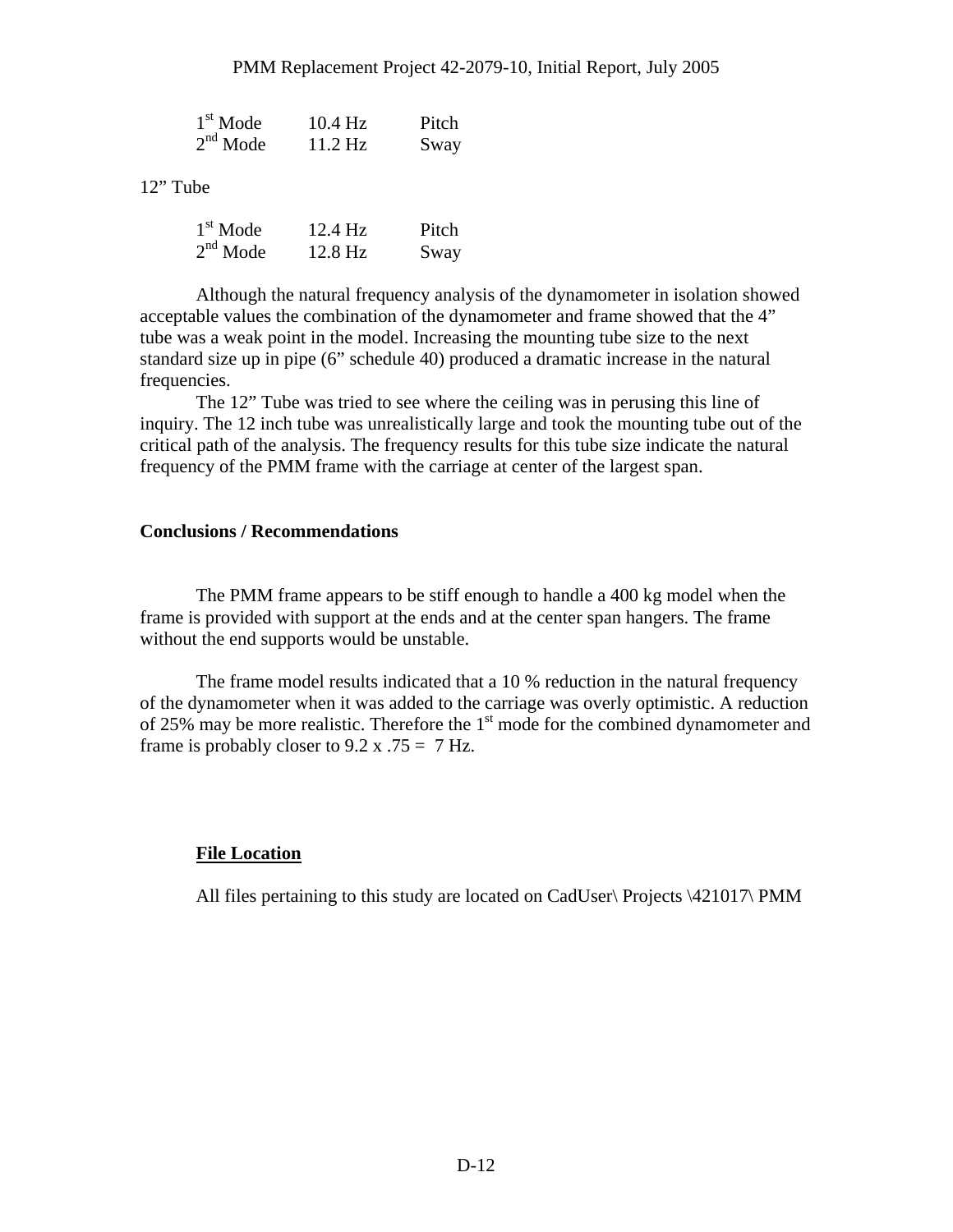



 $6"$  Tube  $2<sup>nd</sup>$  Mode Results Yaw

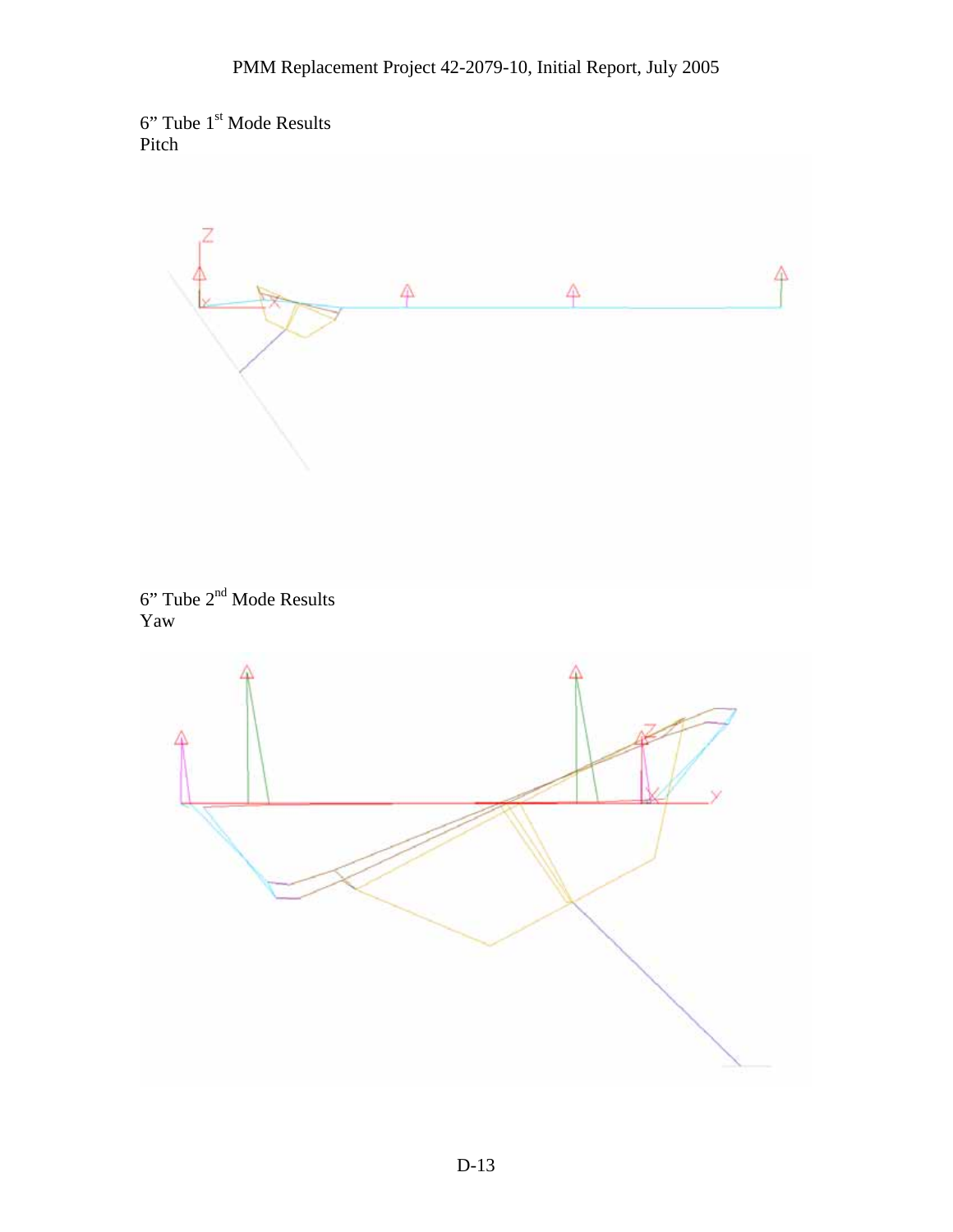**Appendix E** 

**PMM Performance Capability**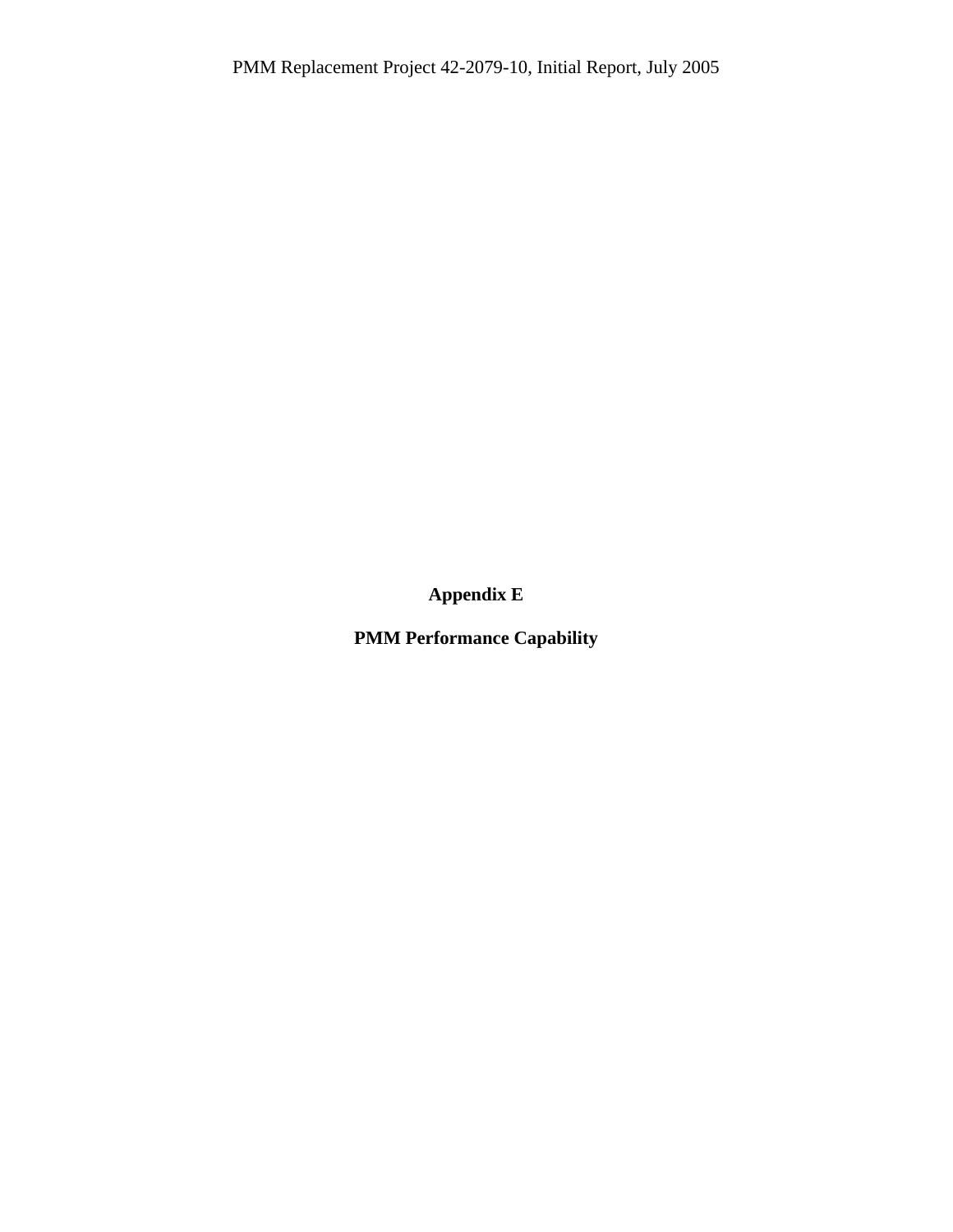### **PMM Performance Capability Mark Dawe January 2005**

After examining several sources of data from projects that have been tested on the PMM,

the following data has been obtained:

### **PMM Performance Capability**

| <b>Max Carriage Speed</b><br><b>Max Sway Velocity</b> | $1.5 \text{ m/s}$<br>$0.14 \text{ m/s}$ |
|-------------------------------------------------------|-----------------------------------------|
| <b>Max Yaw Angle</b><br><b>Max Yaw Rate</b>           | $105$ deg<br>16.1 $deg/s$               |
| Max Sway Force (fwd/aft)                              | 2233 / 1150 N                           |
| <b>Max Surge Force</b>                                | 1301 N                                  |
| <b>Max Heave Force</b>                                | 123 N                                   |
| <b>Max Port/Stbd Roll Force</b>                       | 1195 / 1564 N                           |

The above results represent the maximum values that could be obtained from several projects. The projects that were analyzed include the Terry Fox, Canadian Patrol Frigate, Escort Tug, C-SCOUT, and a Samsung Tanker. Most of the maximum results came from the analysis of the Samsung Tanker with the only exceptions being the Max Carriage Speed that was found in the Escort Tug tests and the Max Heave Force that was taken from a C-SCOUT estimate.

Results represent a broad variety of tests. The types of tests include:

- 1) Circular Motion Tests
- 2) Pure Yaw Tests
- 3) Yaw + Drift Tests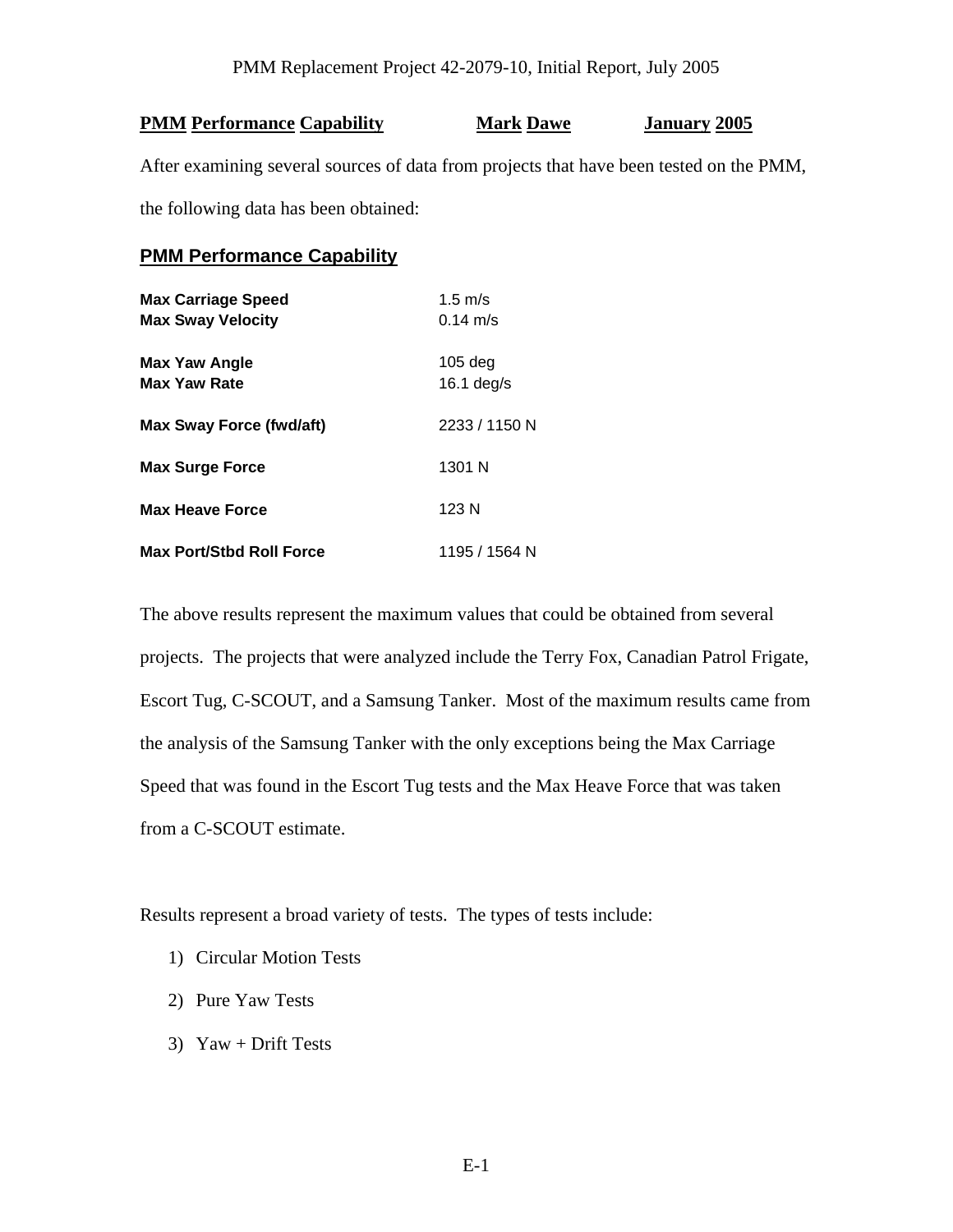### PMM Replacement Project 42-2079-10, Initial Report, July 2005

The Samsung Tanker was tested in 63mm thick ice that included level, pack, and rubble ice. The maximum carriage speed for the tests was 0.4 m/s. There were two items of note in the Samsung tests. First of all, the yaw rate for the test was fairly constant throughout each run in the tests which does not seem consistent with the yaw angle, as seen below:



 $[PI96802.DAWEN]$ Test No. LVLM\_001  $24$  $-8005$  13:33  $- J A N$ 



E-2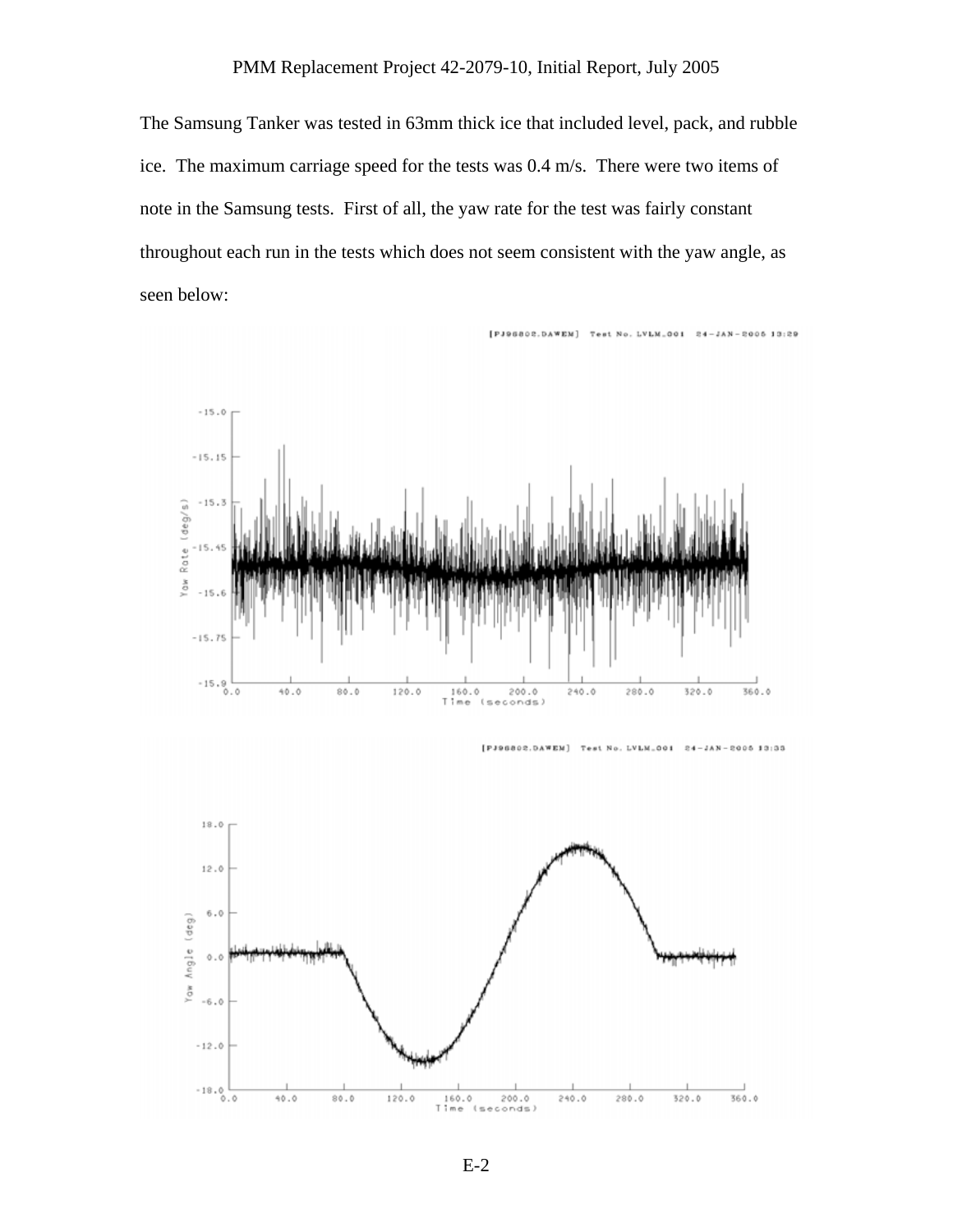#### PMM Replacement Project 42-2079-10, Initial Report, July 2005

It may be possible to conclude from the above graphs that the yaw rate was not recorded or measured correctly and therefore the yaw rate may not need to be this high in actual testing. The only other yaw rate data that was obtained was from the Terry Fox and the highest rate in those tests was 5.5 deg/s.

The second item of note is the maximum surge loads seen in the summary are based on instantaneous loadings that occur during the initial acceleration and subsequent deceleration of the tow carriage. This can be seen from the graphs of the surge loads and carriage speed on the following page.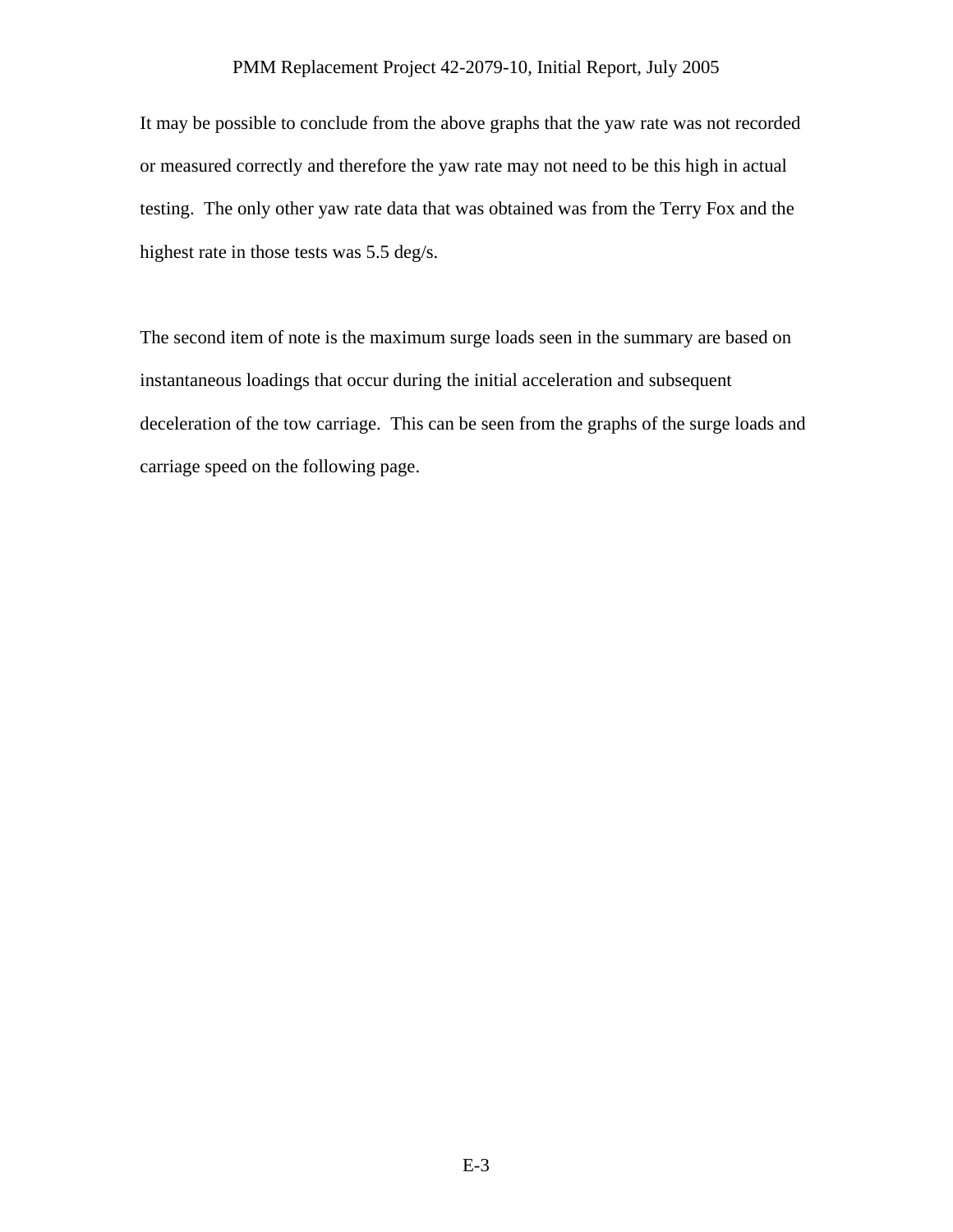[PJ96802.DAWEM] Test No. LVLM\_001 24-JAN-2005 13:49



[PJ96802.DAWEN] Test No. LVLM\_001 24-JAN-2005 13:52

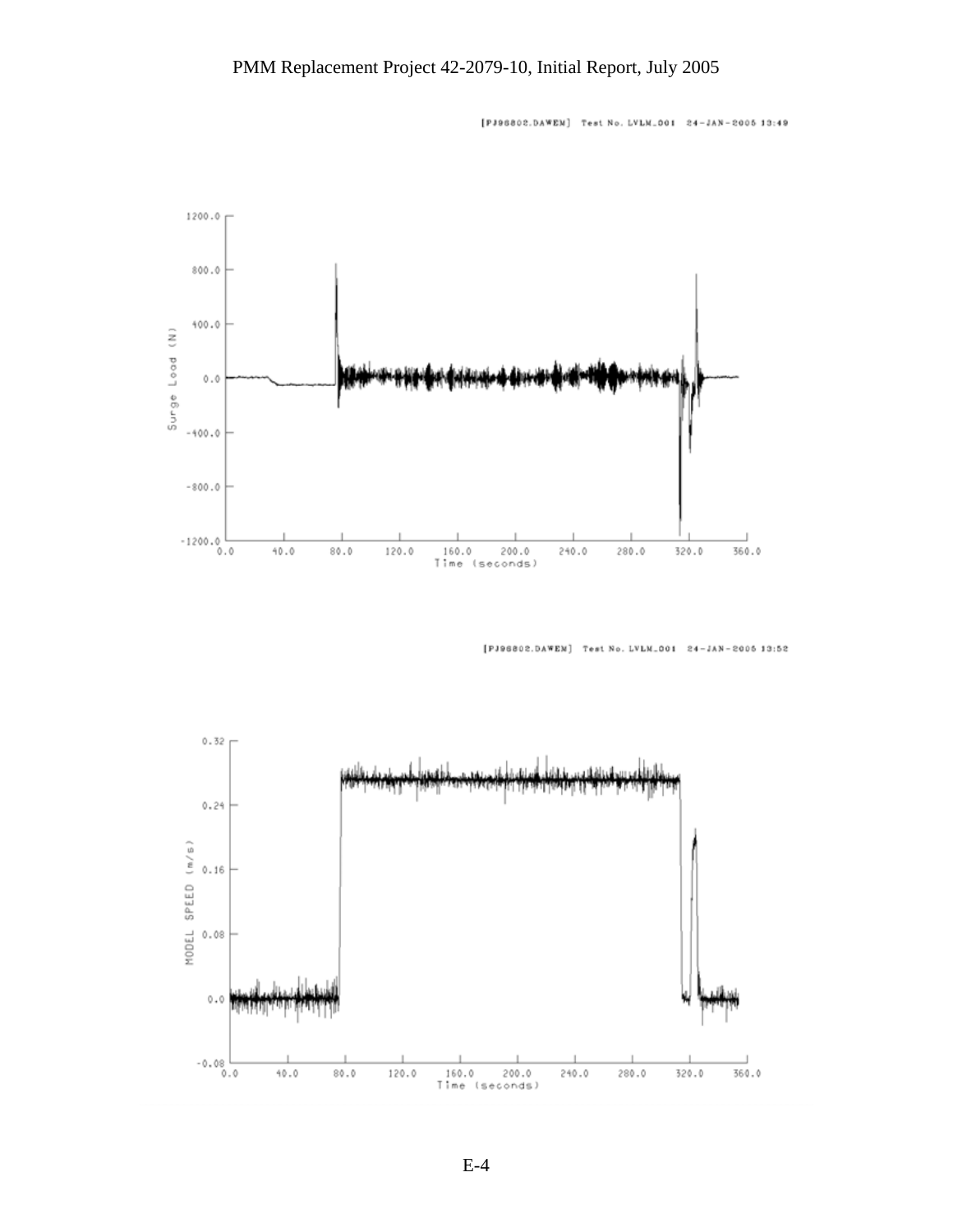#### **PMM Design Loads**

| <b>Max Sway Velocity</b>                    | $0.50 \text{ m/s}$        |
|---------------------------------------------|---------------------------|
| <b>Max Yaw Angle</b><br><b>Max Yaw Rate</b> | +/- 175 deg<br>$20$ deg/s |
| Max Sway Force (fwd/aft)                    | 3000 / 2000 N             |
| <b>Max Surge Force</b>                      | 2000 N                    |
| <b>Max Heave Force</b>                      | 1000 N                    |
| <b>Max Port/Stbd Roll Force</b>             | 2000 / 2000 N             |

Above are some rough loads that may be suitable to use for the design of a new PMM. The values are slightly higher than the loads seen in the test data that was analyzed since there may be other tests that would yield higher maximums. Maximum sway velocity and yaw rates would be for a large model like the Samsung Tanker.

Design Specifications:

- 1) As listed above in the PMM Design Loads, the various forces that are stated are structural design forces. A new or refurbished PMM should have sufficient stiffness such that these loads do not cause any undesirable deflection in the apparatus that would have negative impacts on test data. This includes both the rails and PMM carriage itself.
- 2) The yaw rate and sway velocity must be high enough to satisfy present and future testing requirements. Values given in the PMM Design Loads may not be required for larger models or for testing in general. However, to keep pace with other PMMs, it may be desirable to have elevated capabilities. Looking at the PMM that was used to test the Esso Osaka (document in PMM common folder),

E-5